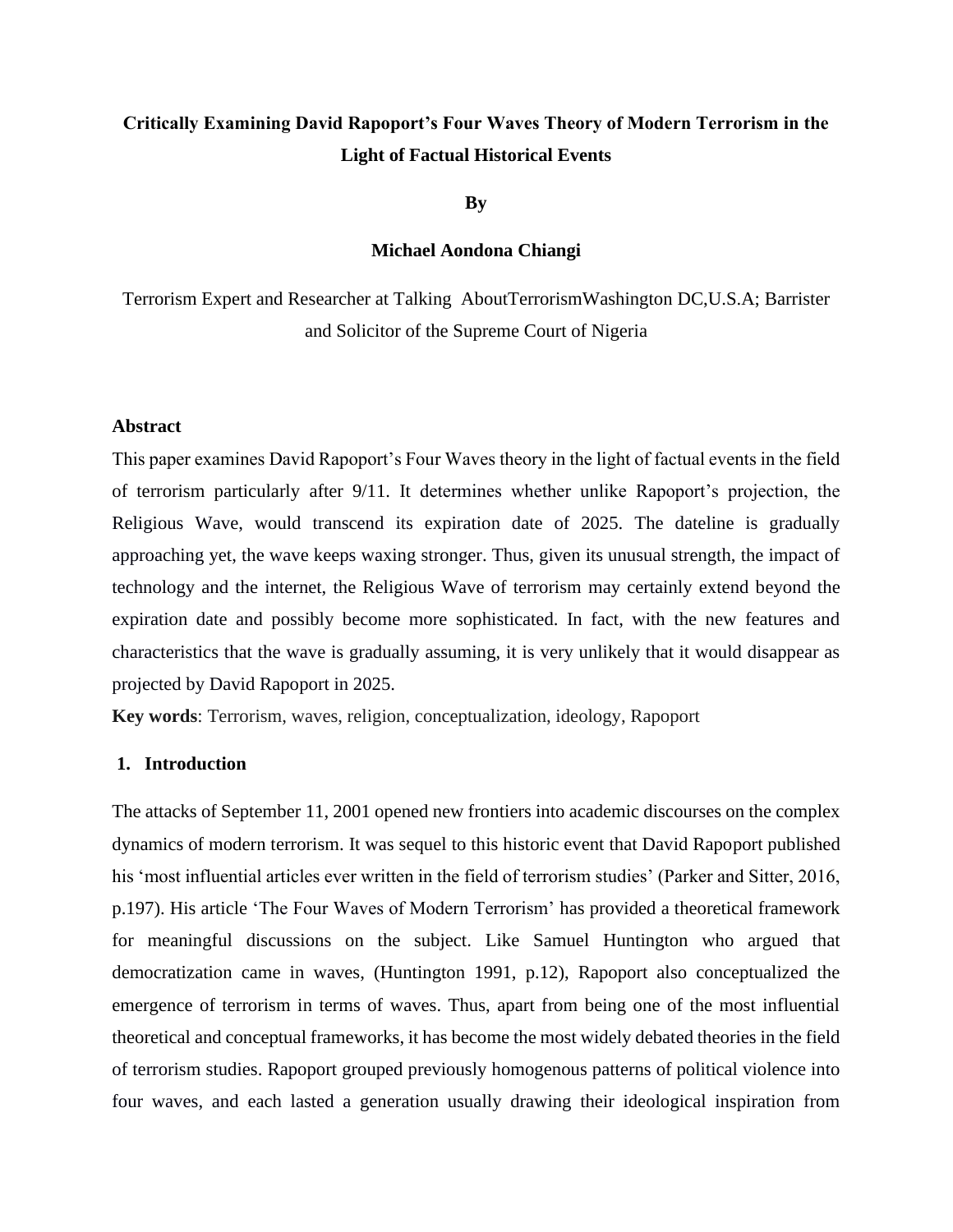anarchism, anti-colonialism, socialism, and religious fundamentalism. The start of each wave is often inspired by a significant catalyst usually in the form of an unanticipated event resulting in a milestone that identifies issues that would galvanize the new movement.

The wave approach attempts to uniquely examine the historical evolution of violent non-state actors and to contextualize their actions by de-emphasizing the conventional approaches which are used in respect of interstate conflicts. Hence, Rapoport's theoretical model is a well-defined and coherent framework that is useful in the simplification of 'the frustratingly complex phenomenon of terrorism' (Walls 2017, p.9). His application of an 'orderly, evidence-based understanding of terrorism, national identity, and political legitimacy may be the most effective weapon we could employ in any "war on terrorism" now or in the future.' (Rosenfeld, 2011, p.9)

This paper is divided into seven parts. The first part is essentially introductory and part two examines briefly the general understandings of terrorism and how it has been viewed in the light of factual events. Part three examines the basic assumptions of the wave theory, an explanation of the various waves and how it has explained historical events. Part four examines the weaknesses of the theory and how difficult it is to apply the theory in explaining certain events. Part five examines the strength of the current religious wave namely the impact of technology and the internet. Part 6 looks at the emergence of fifth wave theories and how they can be used to predict the nature of terrorism in future years. The seventh part concludes the analysis and submits that the dateline of 2025 predicted by Rapport to be the year when the Fourth Wave would disappear seems to be unrealistic as terrorism in this era is waxing stronger than ever before.

## **2. Terrorism and the Context of the Four Waves Theory**

It is important to briefly consider the basic assumption of terrorism as understood in the academic literature. Terrorism is so replete with conceptual confusions that providing an all-encompassing or univocally acceptable definition is bound to be epistemically problematic (Faluyi, Khan and Akinola, 2019, p.13). However, in occidental climes, the term is used to describe and condemn 'enemies' of the state as well as brand actions such as bombings, assassinations and kidnappings as terrorist activities (Weinzierl, 2004, p.45).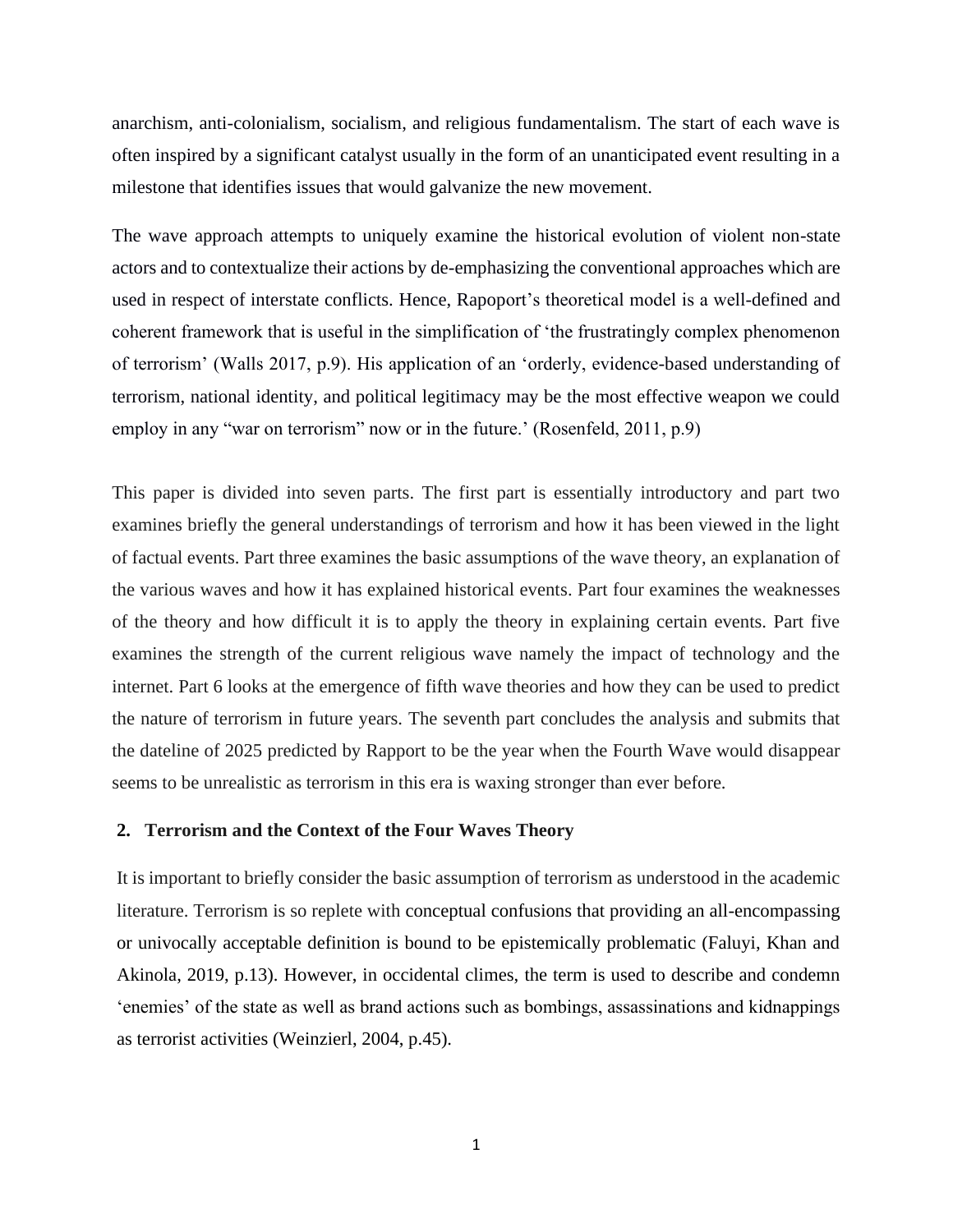Nonetheless, without dissipating energy on the epistemic dialectics of terrorism, three consistent and fundamental variables are particularly instructive namely; (a) Terrorism is a manifestation of a person's or group of persons' perception of justice and often involves the use of strategies designed to attract extensive public attention with a view to causing a political change.(b) Terrorists are generally non-state actors although in rare cases, one may find terrorists being supported by governments in form of military, economic or other logistic support from public resources.(c) Terrorist attacks purposefully target the innocent to facilitate the spread of fear and anxiety in the minds of the general public in order to make a political statement (Cronin, 2002, p.32). All these have been replicated in factual events ranging from the bombing of the US embassies in Kenya in 1998, the destruction of the U.S. naval ship called *USS Cole* in Yemen in 2000, the 9/11 attacks, the executions of US journalists in Syria and the 2014 kidnap of the Chibok school girls in Nigeria to mention but a few, explains the point being canvassed.

In the explanation of terrorism, the most widely used definition is the one adopted by the UN Security Council in its Resolution 1566 of 2004, in which terrorism was described as:

Criminal acts, including against civilians, committed with the intent to cause death or serious bodily injury, or taking of hostages, with the purpose to provoke a state of terror in the general public or in a group of persons or particular persons, intimidate a population or compel a government or an international organization to do or to abstain from doing any act, which constitute offences within the scope of and as defined in the international conventions and protocols relating to terrorism.

Although a brief reference to the definition of terrorism is desirable, it is not the primary concern of this paper to dwell extensively on the debates that have characterized the meaning of terrorism in the extant academic literature.

Prior to 9/11, the major terrorist organization which had been a thorn in the flesh of the US was the al-Qaeda. But the US response to the group's threats and attacks was in the form of war which was sworn to be fought 'until every terrorist group of global reach has been found, stopped, and defeated' (Rapoport 2004, p.47). The foregoing commitment reaffirmed a similar declaration of the US government made one hundred years earlier to sanitize the whole world of terrorism. Like 9/11, the US made this declaration following a terrific and tragic event namely, the assassination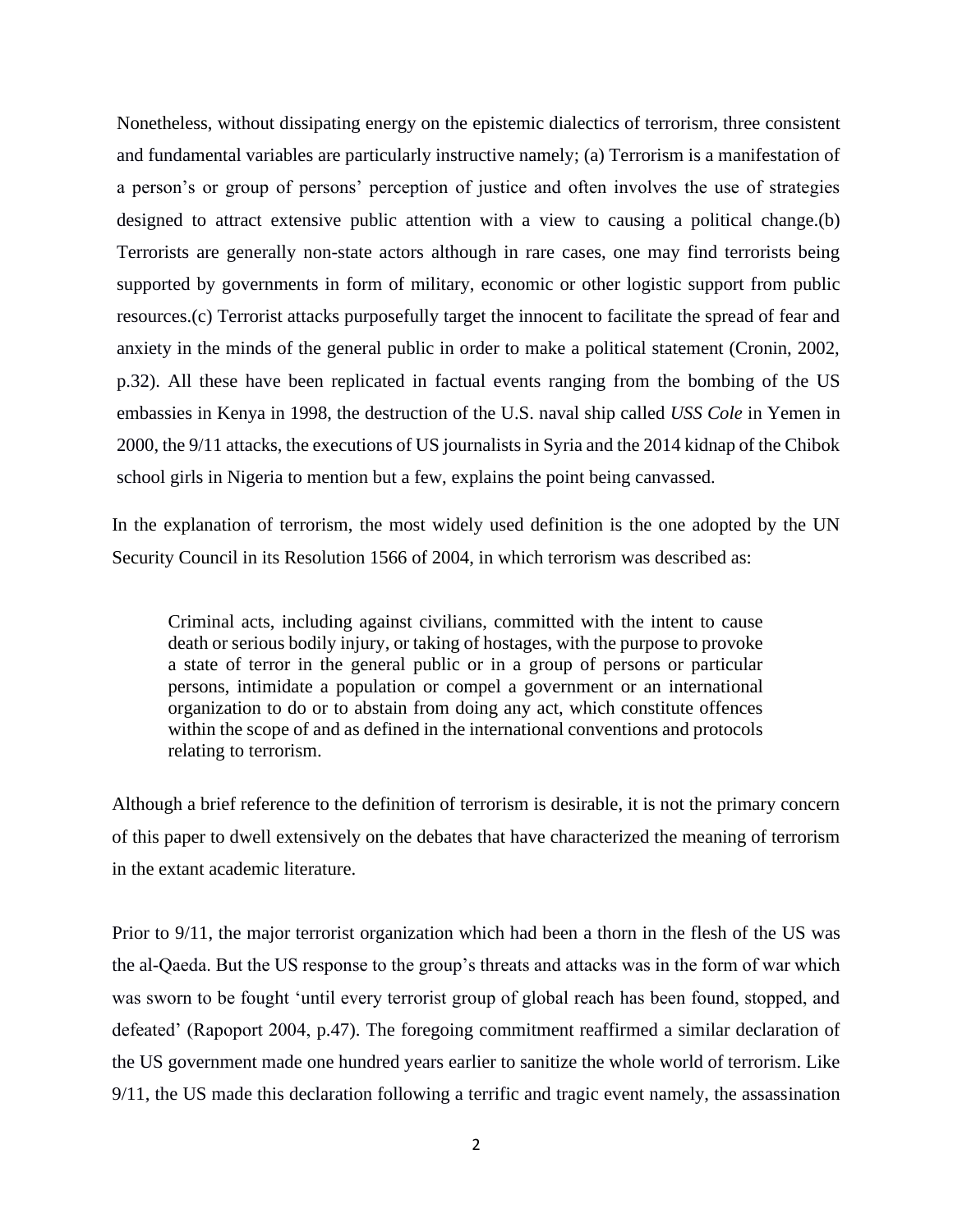attempt on the then US president William McKinley in September, 1901 during the Pan American Exposition in Buffalo, New York, by an anarchist called Leon Czolgosz. This incident ignited an aggressive clampdown on political radicals who were suspected of having connections with anarchist movements in the US.

Before then however, the US was not so much engrossed in the war against anarchist terrorism as it was a problem limited to Europe more than a decade and its impact was not felt in the US (Jensen 2001, p.15). It was after president McKinley subsequently died of the injuries sustained and Theodore Roosevelt came on board, that the lackadaisical attitude of the US towards terrorism was changed. The new president called for international collaboration to exterminate anarchist terror anywhere and everywhere it is found in the world (Jensen, 2001, p.18). Anarchist terrorism had earlier gained prominence in Russia and a significant part of Europe due to the inspiration it drew from successful assassinations of high profile political figures and other government representatives so many years before the assassination attempt on President McKinley. The new US President Roosevelt advocated for an international treaty framework to criminalize anarchist terrorism and empowered the U.S. government to treat anarchism 'as one of the most serious threats against its citizens' (Jensen, 2001, p.16).

It could be recalled that even before 9/11, the al Qaeda had successfully launched an attack on the World Trade Center in1993. Thus, the group's attacks had essentially been directed against the US and its interest overseas as could be seen in the bombings of the US embassies in Kenya and Tanzania in 1998, the attack on the *USS Cole* in 2000 and other threats to the US. But so far, 9/11 is the most horrific terrorist attack in world history and the US particularly. According to Rapoport, 9/11 was 'the most violent and destructive day in modern history that triggered an aggressive resolve in America and abroad to end international terrorism' (Rapoport, 2002, p. 14).

As noted earlier, the US commitment to fight international terrorism was made one hundred years earlier precisely in 1901. However, it was largely unsuccessful because the cooperation needed to galvanize counterterrorism efforts was not adequate particularly due to the difficulties associated with having to adopt a unified approach that would suit every nation. Another challenge was that mobilization of international effort for sustained action is pretty difficult. Thus, Rapoport wonders if the US declaration of war on terrorism after 9/11 would be successful having failed in the past.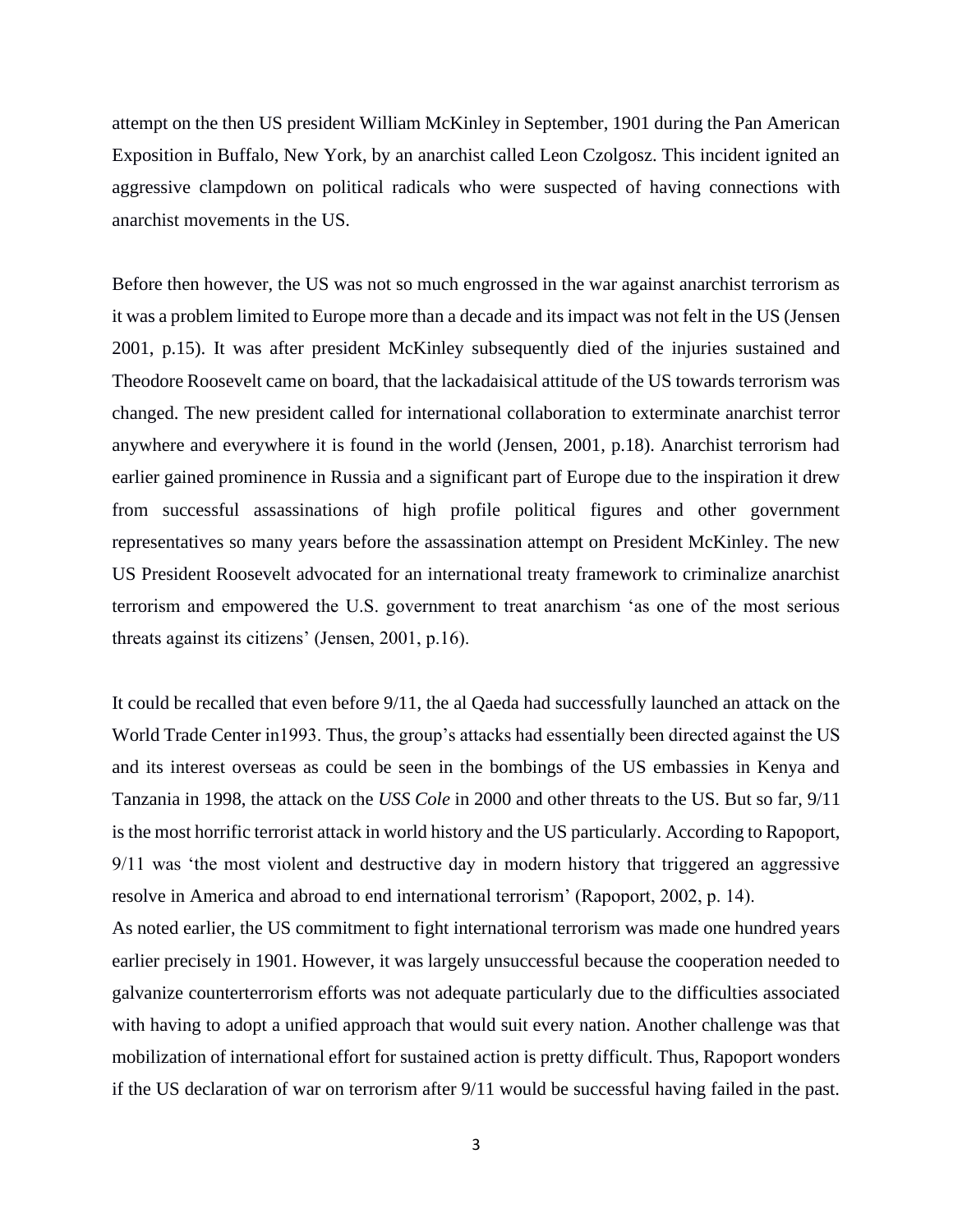He contends that a proper understanding of counterterrorism can only be possible if a concomitant understanding of the historical features of terrorist acts of non-state actors is examined (Rapoport, 2004, p. 46). This would enhance a deeper understanding of the motivations, strategies and tactics of 9/11 and the impact it has had on the global war against terror.

Rapoport's theory has focused on the hitherto obscured aspect of terrorism namely the historical development and has now expanded the field of terrorism studies critical for security and diplomatic concerns (Ranstorp 2007, p.10). Meanwhile, history has produced a deeper understanding of the nature of terrorism as well as the examination of both the effective and ineffective strategies of counterterrorism in order to chart a new course in the renewed global war on terrorism (Thorup, 2010, p.2.). Thus, the focal point of the Waves theory is that an expanded and deeper understanding of the relationship between social economic and psychological motivations for terrorist ideas and actions is absolutely necessary. The theory has inspired discussions on whether a deeper knowledge of the evolutionary trends of terrorism would facilitate the adoption of effective counterterrorism strategies including the prevention of other forms of political violence.

## **3. Basic Assumptions of the Four Waves Theory**

Modern terrorism emerged around near the end of the 18th century following the French Revolution. The first usage of the term *terror* was in France in 1795; when it was used to refer to a policy systematically used to protect the fledging French Republic to counter revolutionaries (Cronin, 2002, p.34). It was used to describe the illegitimate use of politically motivated violence by non-state actors, who by definition in a state-centric era, only had illegitimate purposes. Thus, even though the term gained prominence following the French Revolution, terrorism and terrorist activities are traceable to as far back as the first century B.C.

Rapoport explains the emergence of terrorism beginning from the late 19th century, almost a century after the idea of terrorism evolved from the French Revolution. Two critical factors influenced the growth of terrorism during this time namely; (a) the development in communication and transportation patterns opened up and united the world by reducing the time and distance required for people and information to travel (Rapoport, 2001, p. 49), and (b) the invention of the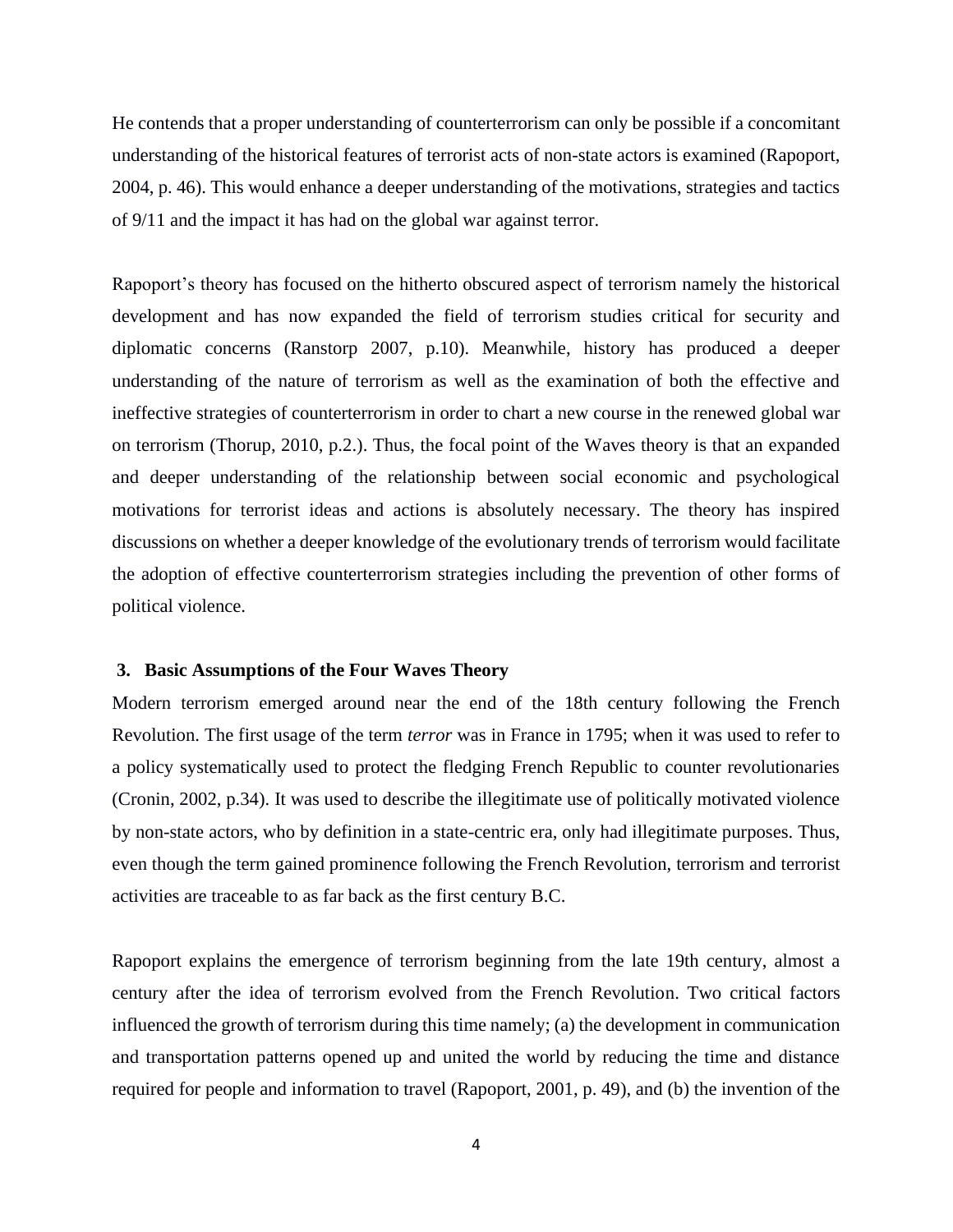telegraph, daily mass newspapers, and transcontinental railroad transportation, all flourished during the last quarter of the  $19<sup>th</sup>$  century and were critical to the shaping of the new global dimension of modern terrorism. People were able to travel in more sophisticated ways at a much faster pace. News of events that took place in one country including terrorist attacks could rapidly spread beyond national borders within a day.

The wave conceptualization clearly outlined the chronology of terrorism and suggests that terror objectives are achieved along a continuum, operating in the context of current hegemonic struggles and tensions between groups within nations (Rapoport, 2001, p.35). According to Rapoport (2004: 47), a wave is:

…a cycle of activity in a given time period – a cycle characterized by expansion and contraction phases. A crucial feature is its international character; similar activities occur in several countries, driven by a common predominant energy that shapes participating groups' characteristics and mutual relationships.

Each cycle of the wave is dynamic in the sense that it expands and contracts. A wave has a 'precipitating event, signature tactics and weapons, and an inevitable gradual decline giving way for the emergence of another wave' (Kaplan, 2016.p4). Consequently, the demise of one wave inevitably results in the birth of another, providing anchorage for the next wave. According to Rapoport, the four waves are as follows: The Anarchist Wave (1878-1919), the Anti-Colonial Wave (1920s to 1960s), the Marxist or New Left wave (1960s-1979) and the Religious wave (1979-?). It is interesting to note that all these waves share this one common important featurethey all needed a catalyst in the form of a grand event to help galvanize supporters to launch a movement intending to change the political order. It is also imperative to note that this theoretical model has been used to explain the different patterns of emergence of terrorist groups that human history has seen.

#### **(a) The Anarchist Wave**

As noted above, Rapoport's first wave of modern terrorism is traceable to the late Nineteenth century with the anarchist movement in Russia during the reign of the Czarist Monarchy. The ideology of 'Anarchism was later spread to other parts of Europe and into the Balkan states (Walls,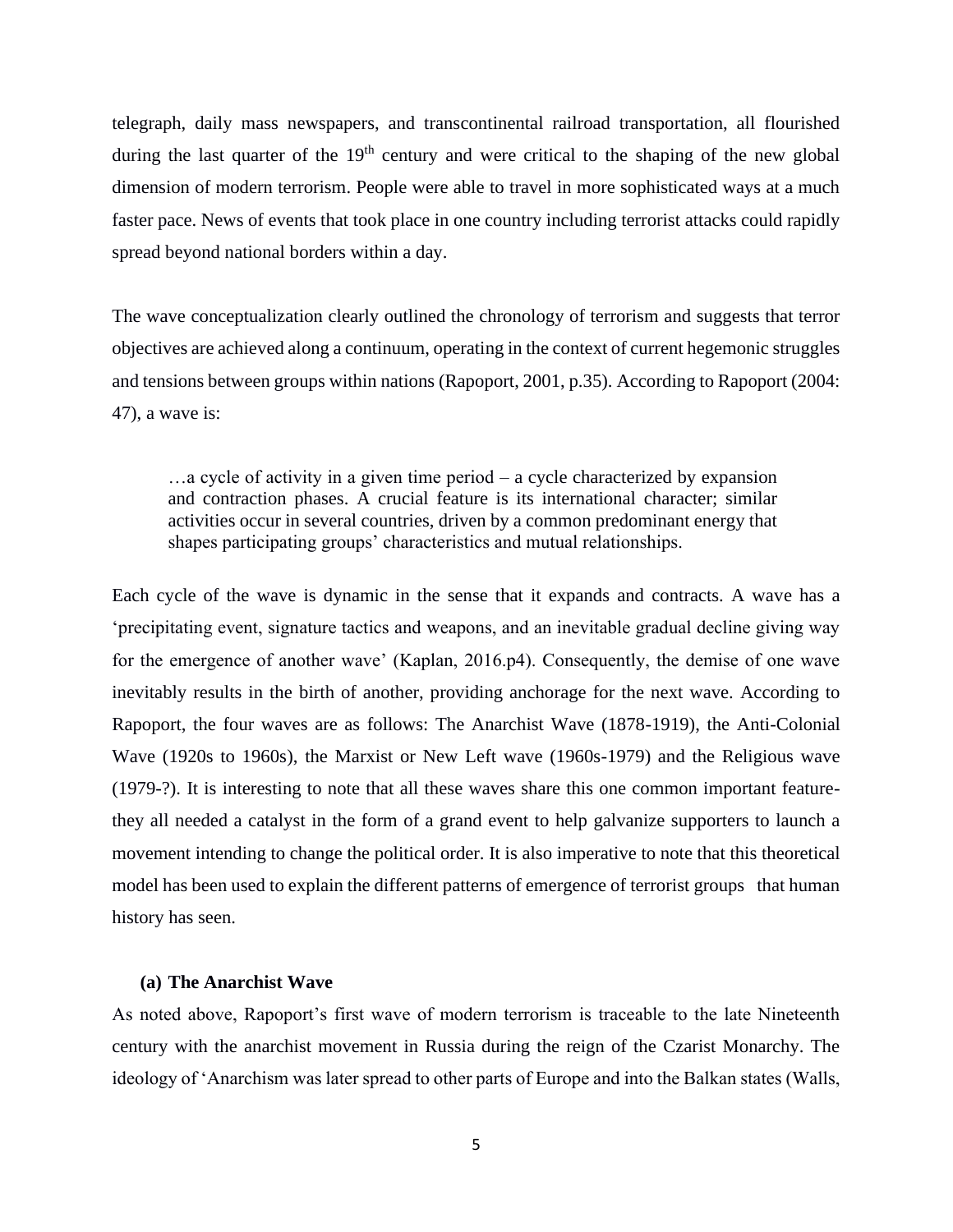2017, p.26). The early phase of the anarchist wave (1880s to the 1890s) was known as the 'Golden Age of assassination,' as it witnessed the frequency of attacks on government representatives, politicians and other highly placed individuals as an expression of rebellion against the political systems. It was in this same era that the US President William Mckinley was assassinated by Leon Czolgosz, an unrepentant apologist of the anarchist movement in 1901-the most tragic event in the history of the US.

The anarchist wave began with the Russian populist group called *Narodnaya Volya* (The Peoples Will) in the 1880s and up to the early decades of the twentieth century (Parker and Sitter, 2016 p. 198). This group is known as the first nationalist rebel group of the Anarchist wave known for using deliberate and coordinated acts of violence against the Russian government and its officials. The anarchists' objective was to overthrow political systems by coordinating serial attacks on public institutions, with the overall aim of reconstructing Russia by getting rid of conventions socially developed to 'muffle and diffuse antagonisms' (Parker and Sitter, 2016, p.50). According to Rapoport (2002: 45), the anarchist ideological conviction was anchored on four significant points namely: (a) Modern society contains huge reservoirs of latent ambivalence and hostility. (b) Society muffles and diffuses them by devising moral conventions to generate guilt and provide channels for settling some grievances and securing personal amenities. (c) However, conventions can be explained historically, and therefore acts we deem immoral, our children will hail as noble efforts to liberate humanity. (d)Terror is the quickest and most effective means to destroy conventions.

The emergence of a wave in Rapoport's model is usually preceded by an international event. But in the case of the Anarchist wave, it was the internal political strains in Russia though they still had significant international impact. For instance, on January 24, 1878 Vera Zasulich, a wellknown anarchist shot and wounded a police officer in Petersburg, Russia. Her reason was that the police officer was fond of maltreating political prisoners by constantly beating them. When she was arrested she threw her weapon and declared that she was a 'terrorist not a killer' (Rapoport 2004: 50). During her trial, the conduct of the police officer was put in issue and consequently Zasulich was acquitted. When she came out of the court, she was received by a large crowd with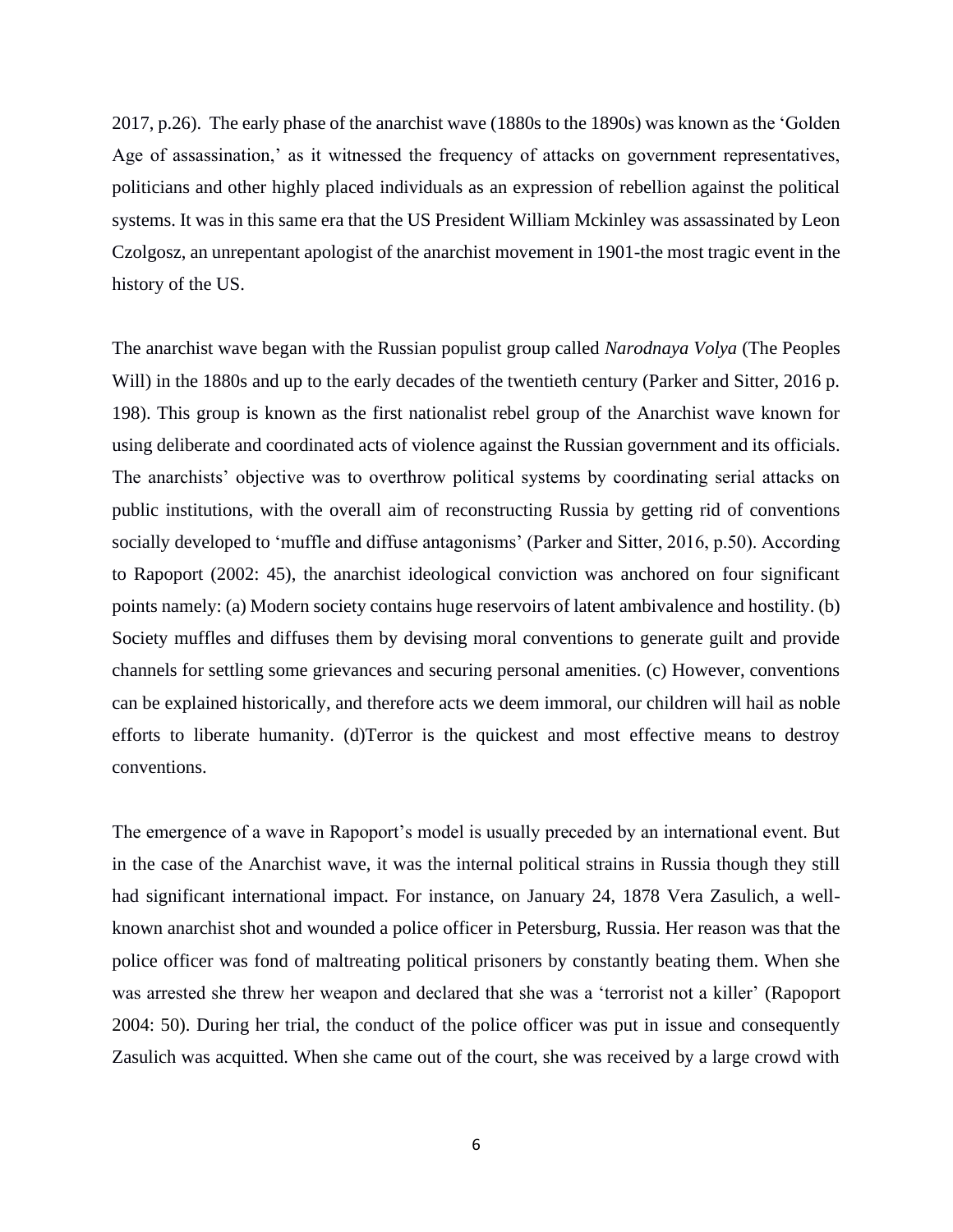cheers and celebration. The acquittal of Zasulich rekindled the wave of violent anarchism as demonstrators began to perceive the imminence of a revolution in Russia.

In the late 19<sup>th</sup> Century, Russian intellectuals began to spread their revolutionary propaganda through the publication of pamphlets. The most prominent anarchist writer in this regard was Sergey Nechayev. He produced one of the most radical documents of the time, *Catechism of a Revolutionary* which he wrote in 1869*. Catechism* was his manifesto and a manual which created secret anarchist organizations. The book provided guidance on total devotion to the revolutionary lifestyle by articulating the duties of the revolutionary to himself, his comrades, and society. Nechayev emphasized the need for an extreme commitment to the success of the revolution which to him was the only success in life. One must suppress all other desires and focus on the cause of the revolution which was 'merciless destruction' (Nechayev 1869).

The anarchists essentially financed their revolutions through bank robberies. Their activities and ideologies got extensive publicity following the development in communication and transportation technology. Consequently, information on terrorist attacks were easily circulated to far lands relatively quickly just as it enabled the anarchists to easily travel to other places in order to carry out attacks and to indoctrinate others with their ideology of violent anarchism. Technological advancements also facilitated 'large-scale emigration from various parts of Europe to more democratic political systems, thereby creating sympathetic audiences abroad' (Rasler and Thompson, 2011, p.28).

The anarchists orchestrated the assassination of prominent government representatives which attacks have remained significant in history. For instance, in 1914, the Austro-Hungarian Archduke Franz Ferdinand was assassinated by a Serbian anarchist group called the Black Hand. The aim was to free the Serbian land from the reign of the Austro-Hungarian and the Ottoman Empire. In 1911, the Black Hand also attempted unsuccessfully, to assassinate Franz Joseph I of Austria and Oskar Potiorek, the military Governor of Herzegovina. This attack caused Austro-Hungarian Empire to declare war on Serbia which precipitated the outbreak of World War I (Jach-Chrzaszcz, 2017, p.98).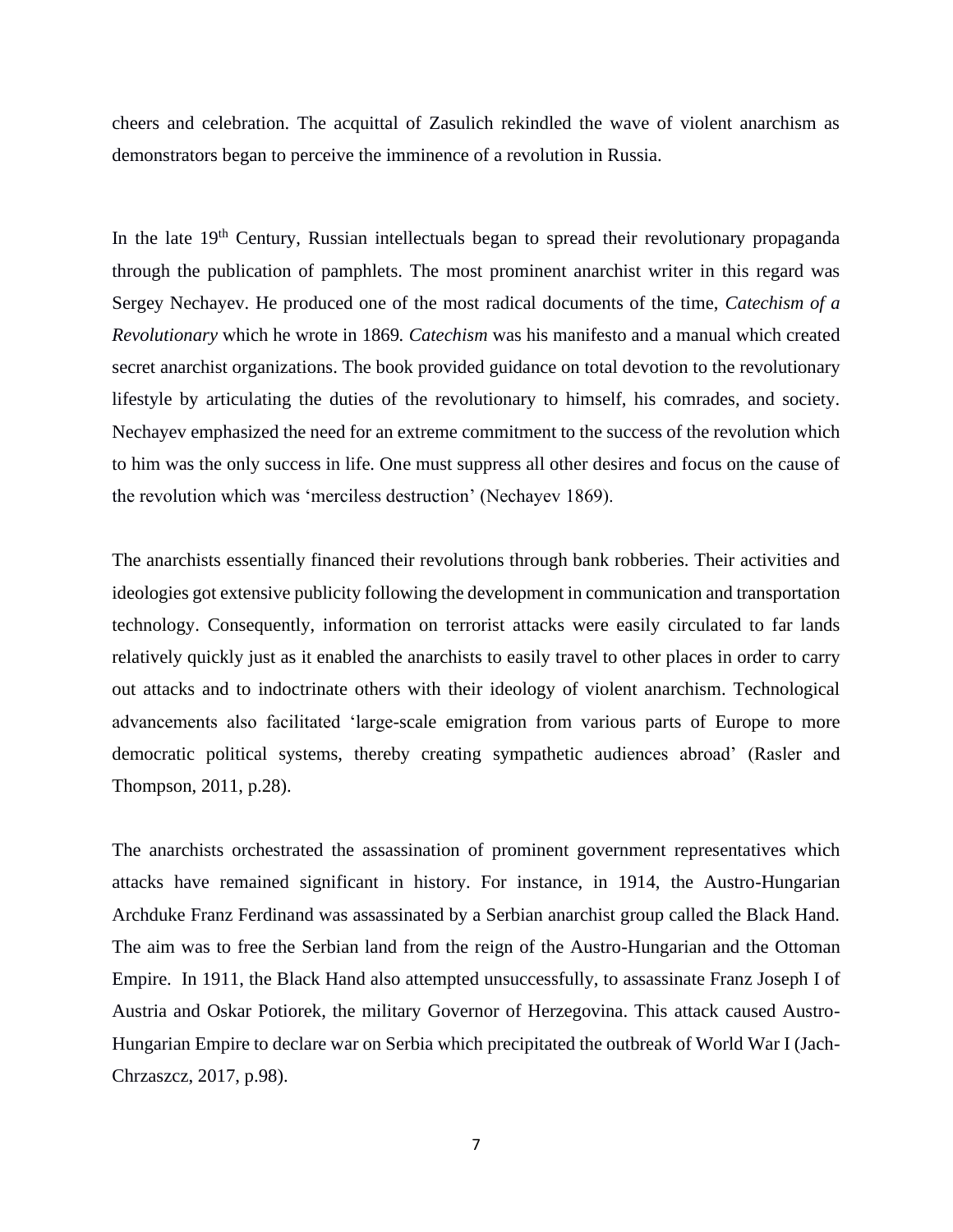Given the disturbing activities of the anarchists in 1904, European nations signed an anti-anarchist protocol. The Protocol called for greater international policing cooperation and exchange of useful information on anarchist activities across Europe. This action exerted considerable pressure on anarchists groups causing a significant decline in the anarchist crusade of violence and a decimation of the anarchist wave.

#### **(b) The Anti –Colonial Wave**

The Anarchist wave dissipated with the outbreak of the First World War. Shortly after the war which ended with the conclusion of the Versailles Peace Treaty of 1919, new states began to spring up. The victors of World War I utilized the principle of self-determination to dismember the Austro-Hungarian empires of the defeated European state, and established new territories for independence (Rapoport 2004: 53). Where independence was not considered to be immediately feasible, such territories were regarded as 'mandates' ultimately destined for independence, to be administered directly by the victorious countries until the territories were considered ready to govern themselves (Walls, 2017, p.30).They were not meant to become permanent territories, although they had the effect of maintaining colonial control (Kaplan 2016).

The first national liberation movement was the Irish Republican Army (IRA) which was created in 1916 by a combination of the Irish Volunteers and the Irish Citizen Army (Hearne 1992, p. 1). The main objective of the IRA was to separate Ireland from Great Britain. The group partly achieved this because Northern Ireland was still under a heavy influence from England (Jach-Chrzaszcz, 2017, p.100). The need to unify Ireland became the focal point of IRA agitations that ultimately resulted in a civil war which in which the group lost out.

During the Anti-colonial Wave era, terrorism was waged in territories where differences existed among the locals as to their choice of leadership. This made it extremely difficult for the European powers to withdraw in some overseas territories, which option was not as attractive as independence. In some cases, the colonizers believed they could not relinquish control without creating serious problems within the territories. Some examples of these anxieties include the conflicting expectations of the outcome of British rule between the Jews and Arabs in Palestine.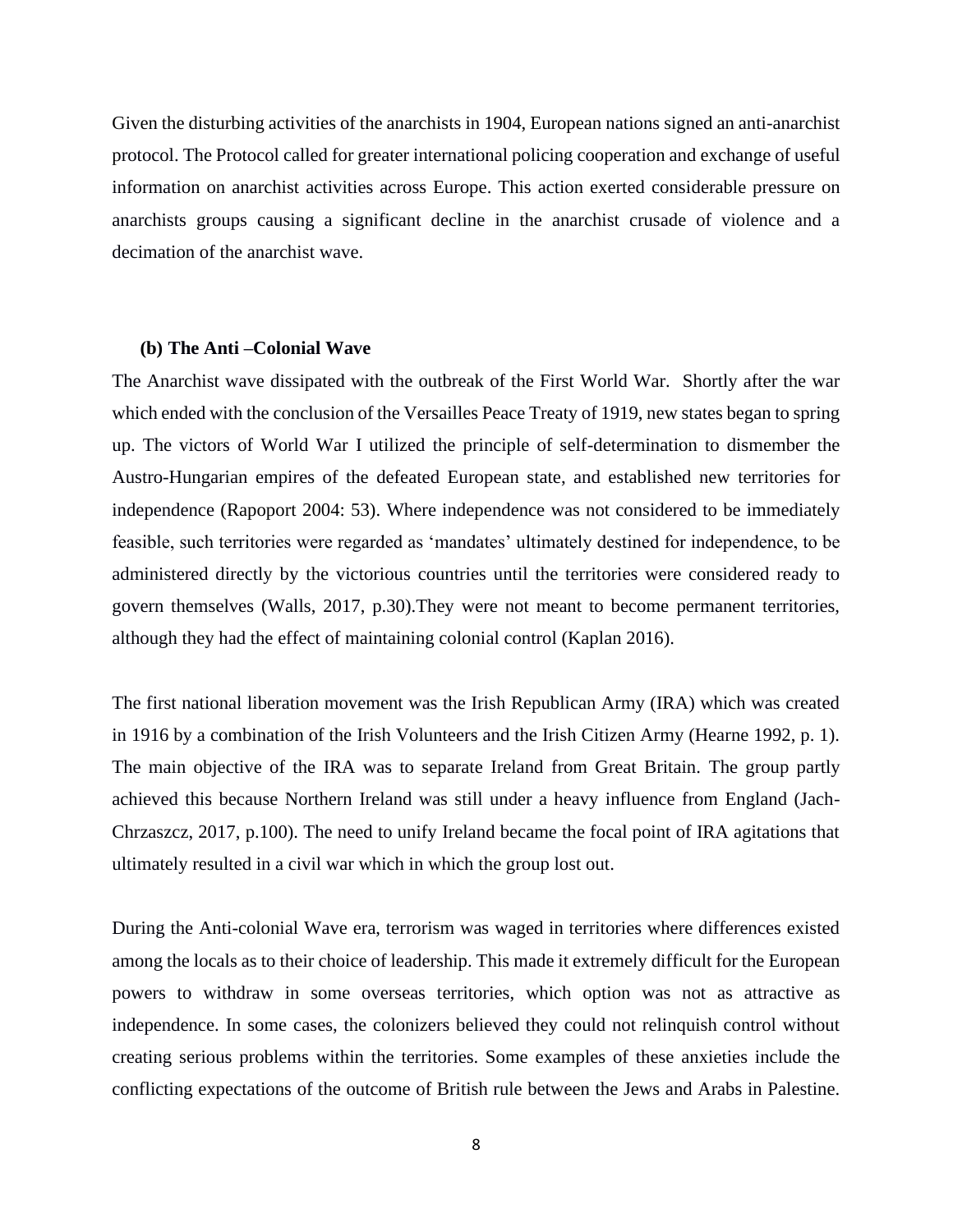Also, in Algeria, the European population was not happy with France abandoning its governance in that territory and in Ireland, majority of citizens in the North were not ready to liberate themselves from British rule even when the IRA had been fighting fiercely for this cause (Rapoport, 2001, p.54).

The strategy of this wave differed considerably from the previous wave of anarchism. Bank robberies were less common, partly because diaspora sources financed the activities of the groups. In fact, even foreign governments began to offer support. The assassination of leaders was also minimized because doing so had in the past resulted in counterproductive consequences. The *modus operandi* of this era was the use of guerrilla warfare and the targets were mostly security agents. While honoring the 'revolutionary zeal of the first wave, the second wave idealized national histories and cultures as the second wave turned increasingly inward focusing on local struggles against colonial control' (Kaplan, 2016, p.6).

The anti-colonial causes were legitimate to many more parties than the causes articulated in the first wave and that created a problem of definition. This created a situation whereby one man's terrorist was regarded another man's freedom fighter as the term 'terrorist' became a subject of minimalist and maximalist interpretations. Even when the subject of terrorism first appeared before the United Nations, the question of self-determination frustrated all attempts to define terrorism. The reason for this is not farfetched. Self –determination could not be guaranteed on the platter of gold as most people had to resort to violence in order to secure their independence from the colonial powers. This wave recorded significant success that at the end of the Second World War, the wave had served its purpose and had virtually gone extinct.

#### **(c) The New Left Wave**

The major catalyst that triggered off the New Left wave was the Vietnam War also known as the Second Indochina War- a military struggle involving the North Vietnamese and the National Liberation Front (NLF) in conflict with United States forces and the South Vietnamese army from 1959 to 1975 (Robert 2009). The role of the US in the war resulted in increased global hatred for the US especially from the developing countries. This was coupled with the fact that the Soviet Union had portrayed the US was a rampant warmonger and the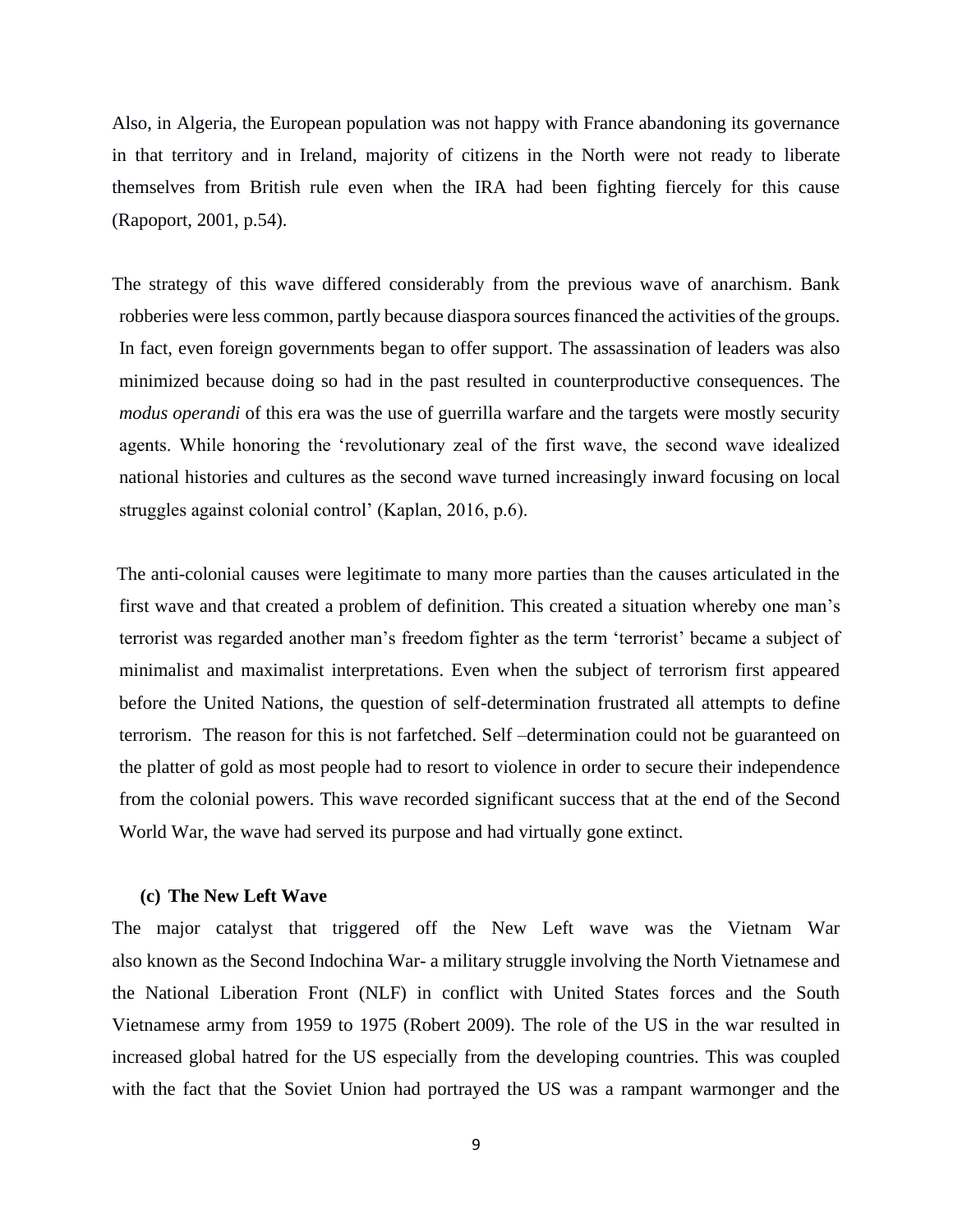communist world as peaceful. The aftermaths of this agonizing war produced the psychological requisites that gave birth to the New Left wave. A line of distinction was consequently drawn between the East and the West justifying the Soviet support in form of aid, resources, intelligence and other logistics to terrorist organizations in Europe, Asia and the Middle East. The same era witnessed the Cold War- strong ideological conflicts in which state sponsorship of terrorism was quite common.

The victory of the Viet Cong against American troops motivated radical optimism that the oppressive Western system was susceptible to change. It is instructive to note that the Marxist socialist revolution of the 1960s also greatly inspired terrorist organizations of the New Left whose aim was to pull down the oppressive capitalist system which was prominently represented by the US. Terrorist organizations rapidly developed throughout the Western world; the American Weather Underground, the Italian Red Brigades, the West German Red Army Faction, the French Action Directorate, and the Palestinian Liberation Organization are just few among many groups that sprung up after the Vietnam War in 1975 (Rapoport 2001, p.57). These so called freedom fighters claimed to be waging legitimate struggle on behalf of the 'wretched of the earth' against the rich and powerful whose grip of the basic resources has caused untold hardship to the down trodden. This wave greatly flourished in Third World countries where much hostility to the West already existed.

The ideology of the New Left was able to spread rapidly to target destinations because in this era, the mass media and other media of information dissemination as well as advance in technology. It is also important to note, that in the New Left wave, radicalism was combined with nationalism. For example, the Basque Nation and Liberty, the Armenian Secret Army for the Liberation of Armenia, the Corsican National Liberation Front and the IRA demonstrated radicalism and acts of nationalism (Rapoport, 2001, p.57).

Airplane hijackings and kidnapping were common tactics of the New Left especially in Italy, Spain and the states of Latin America (Kaplan, 2016, p.7).Some New Left organizations attacked their targets in their own countries, usually targets with international significance and affiliations with the US. Other groups launched and coordinated attacks abroad using different nationals. The 1972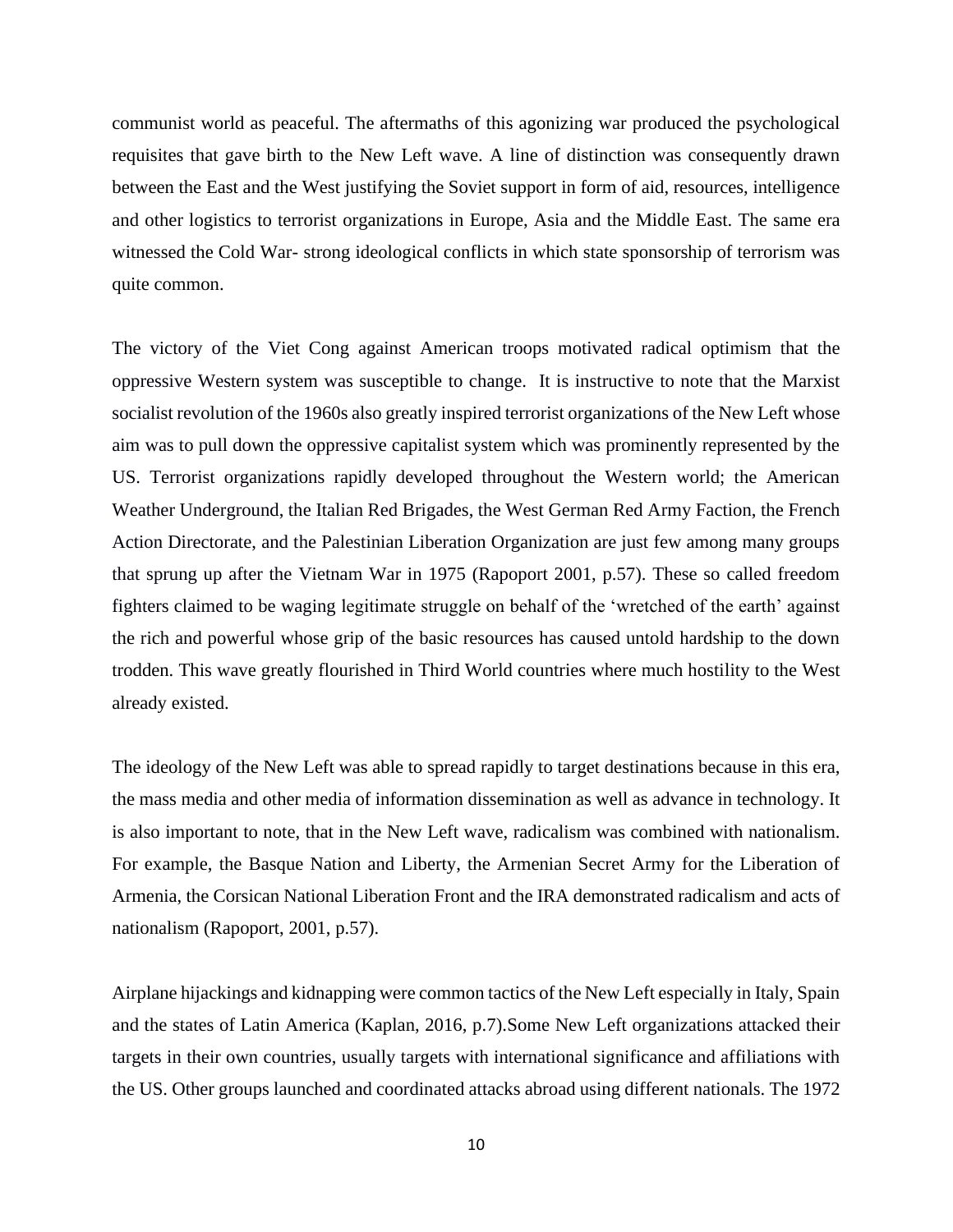attacks during the Olympic Games in Munich and the 1975 abduction of OPEC ministers from Vienna clearly demonstrate the foregoing point. In 1978, the Sadinistas took Nicaragua's congress hostage resulting in an insurrection that brought down the government of Samoza a year later (Rapoport, 2001, p.57).

Some groups abducted and assassinated prominent representatives of government. This was a strategy promoted in the first wave which found its way into the third wave. The most indelible incident of third wave assassination was the abduction of the Italian Prime Minister Aldo Moro in 1979 by the Red Brigades who later killed him because the Italian Government declined to negotiate and meet their demands. British Ambassador to Ireland, Prime Minister Margaret Thatcher, and King Hussein I of Jordan were equally on the target list (Walls 2017, p.33).

The 1980s witnessed the end of the Cold War tensions and concomitantly, a significant dissipation of the third wave. Terrorist groups suffered defeat in many countries of the world. For instance, the 1982 invasion of Lebanon by Israel led to the extinction of the PLO as international counterterrorism became increasingly integrative and states' refusal to negotiate with terrorists became more amplified.

## **(d) The Religious Wave**

The perpetration of violence in the name of religion is not a new thing (Martinez 2016, p.42). The current global experience of religiously-motivated terrorism clearly explains the powerful impact of religion on human psyche. The fusion of religious beliefs and terrorist ideology has become critical in rationalizing the goals of the new groups. This era has been loosely described as the 'Jihad era' reflecting the propensity of terrorist organizations to identify with the Muslim faith (Ibid: 22). In Islam, Jihad has been interpreted in different ways but ultimately, it refers to a struggle between what is right and wrong. There are two dimensions of jihad namely; the greater jihad which is the struggle within oneself and the lesser jihad which is the duty of Muslims to defend their faith whenever it is under attack (Migaux 2007, p.265). It is under the guise of lesser jihad that the fourth wave terrorists rationalize their acts of terrorism.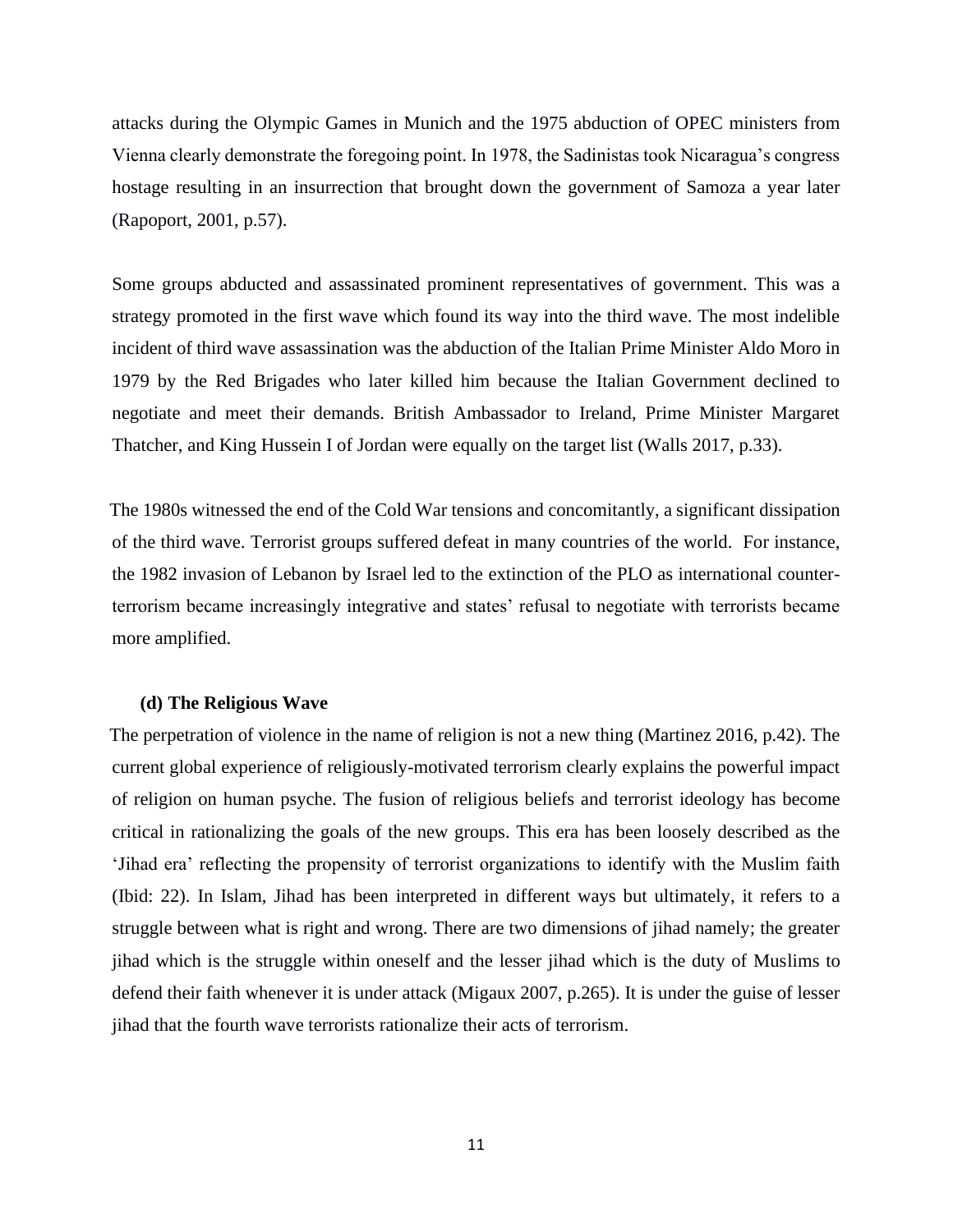It was the 1979 Iranian Revolution that inspired formerly quiescent or isolated Islamist voices to call for a struggle against the Western powers (which then included the Soviet Union) and to have some realistic prospects for success and eventual victory (Kaplan, 2011, p.66). Other factors that precipitated the fourth wave include the beginning of a new Islamic century, and the Soviet Union's invasion of Afghanistan. In other words, the Iranian Revolution and the Soviet invasion of Afghanistan sent shockwaves through the Muslim world, providing alarming evidence of the threat to Islam from the infidels and therefore a stimulus to defend the faith (Proshyn 2015, p.98). All of these paved the way for religious fundamentalism to gain momentum and engulf secularism and political ideologies that inspired previous waves of terrorism (Gupta, 2011, p.35).The fourth wave is unique from previous waves in the sense that its methods and operations keep changing (Martinez, 2016, p. 22).

The religious wave witnessed the emergence of Al Qaeda and more recently the rise of the Islamic State in Iraq and Syria (ISIS), the Boko Haram in Nigeria, the al-Shabaab in Kenya and Somalia to mention but a few. Thus, one conclusion that can be drawn from the foregoing is that religiously motivated violence and fundamentalism has taken the centre stage in global affairs and could continue to be the prominent feature of contemporary international terrorism for some time.

Following the victory recorded in the Iranian Revolution and the successful removal of Shah from power, a new Islamic government was formed with Ayatollah Khomeini as the head. Khomeini's regime succeeded in exporting their revolutionary ideologies, and subsequently inspired terrorism in neighbouring Muslim-dominated states of Iraq, Lebanon, Kuwait, and Saudi Arabia (Simon, 2011, p.46). According to Rapoport (2004, 62), 1979 till date remains significant to many Muslims as it marked the dawn of a new Islamic century when the redeemer, a tradition that ignited revolts in earlier centuries in Muslim communities finally emerged. The first successful example of statesponsored terror was the Iran-sponsored suicide bombings which compelled foreign withdrawal from Lebanon.

Soon after Khomeni's assumption of office the Soviet Union invaded Afghanistan opening another round of armed conflict in the Middle East. The Muslim forces were mobilized in Afghanistan and neighbouring Arab states and thousands of additional Sunni volunteer fighters coupled with strong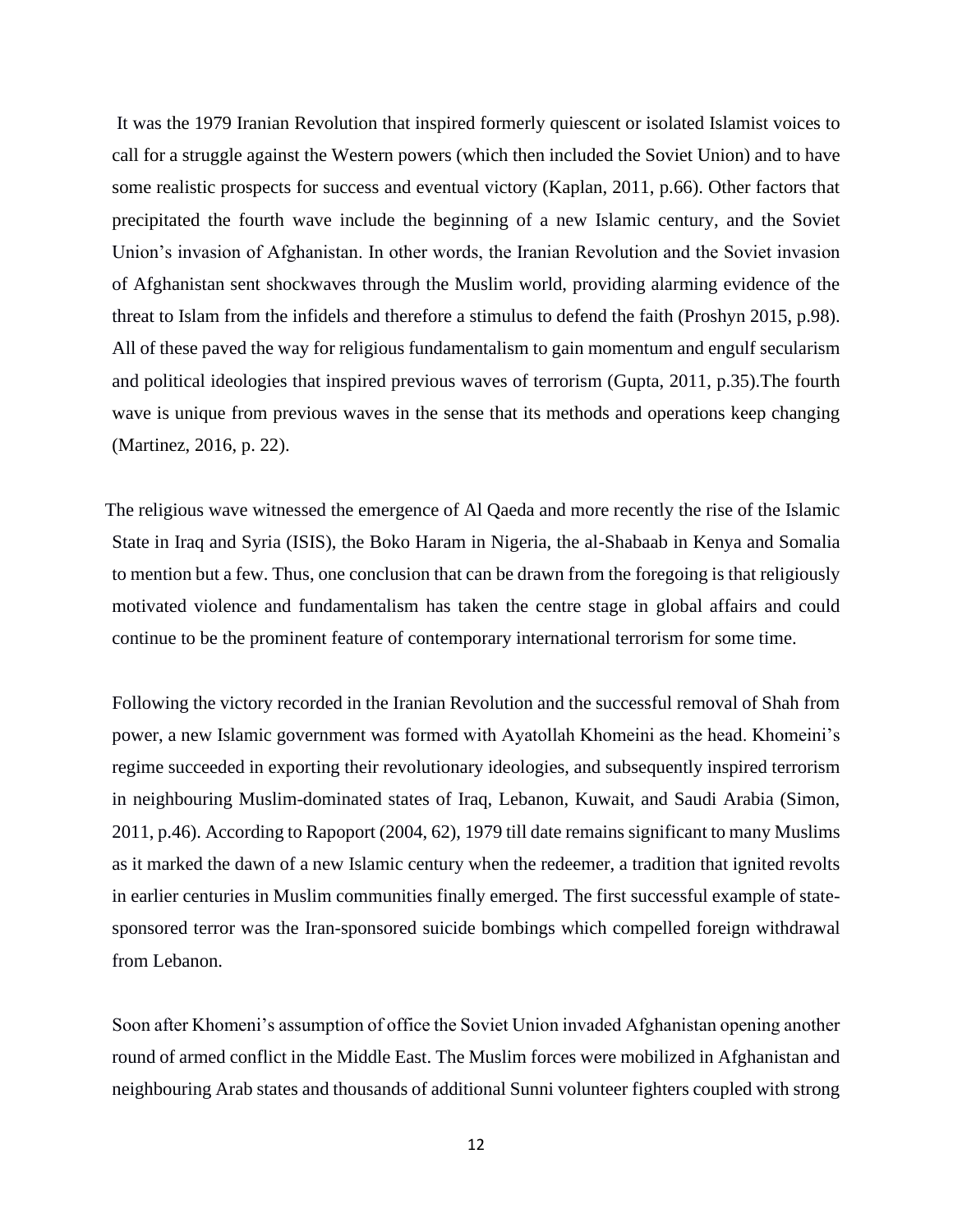financial and logistic support from the US, they successfully evicted the Soviet Union from Afghanistan. This victory is quite significant for two reasons namely; (a) it demystified the concept of Super Power and it brought the aggressor (the Soviet Union) to a calamitous end unleashing a jihadist force that gave birth to the Taliban in 1993 (Kaplan, 2016, p.9). (b) The defeat of the Soviet Union, rekindled confidence in many including Osama Bin Laden who believed that Allah's miracle enabled them to defeat a super power even as lightly armed as they were. According to him, 'the Soviet Union entered Afghanistan in the last week of 1979, and with Allah's help their flag was folded a few years later and thrown in the trash and there was nothing left to call the Soviet Union' (Miller 1999). Therefore, they believed that it is even possible to defeat the *Al-Shaitan al-Kabir* (Great Satan; the US), a belief that ultimately resulted in the 9/11 attacks orchestrated by the Al Qaeda (Kaplan, 2016, p.9).

There is a significant lesson is to be learnt from the forgoing events. The US heavily supported Afghan fighters or the *mujahedeens* with finance, weapons and even training to fight the invasion of the Soviet Union. The war was successfully won causing the Soviet Union to withdraw from Afghanistan. The same people have now turned against the US (calling her the Great Satan) which they must conquer at all cost.

The same era witnessed the proliferation of other deadly terrorist groups with extremist ideologies. As the wave arose in the 1980s and early 1990s terrorist activities constantly engaged human societies in different parts of the world. In March 1995, a Japanese Buddhist group Aum Shinrikyo released nerve gas in a crowded Tokyo subway station causing the deaths of 12 people and injuring more than 5,000 (Gordon, 2009),the assassination of Israeli Prime Minister Yitzak Rabin in 1995 for attempting to broker peace with the Palestinians**,** the Hebron Mosque massacre of 1994 in which a Jewish settler killed at least 29 Palestinians inside the Muslim mosque built on top of the Cave of the Patriarchs, the Tamil Tiger violence of Sri Lanka and the assassinations of Indian Prime Minister Rajiv Gandhi in 1991 are just a few out of many. In Africa, the same era witnessed the advent of such deadly terrorist groups like Boko Haram in Nigeria, *Al Shabaab* in Kenya and Somalia, the Lord Resistance Army in Uganda to mention but a few.

There was also a similar dimension of what is loosely termed as 'Christian Terrorism' in the US expressed in what Rapoport describes as 'racist interpretations of the Bible' (Rapoport, 2001,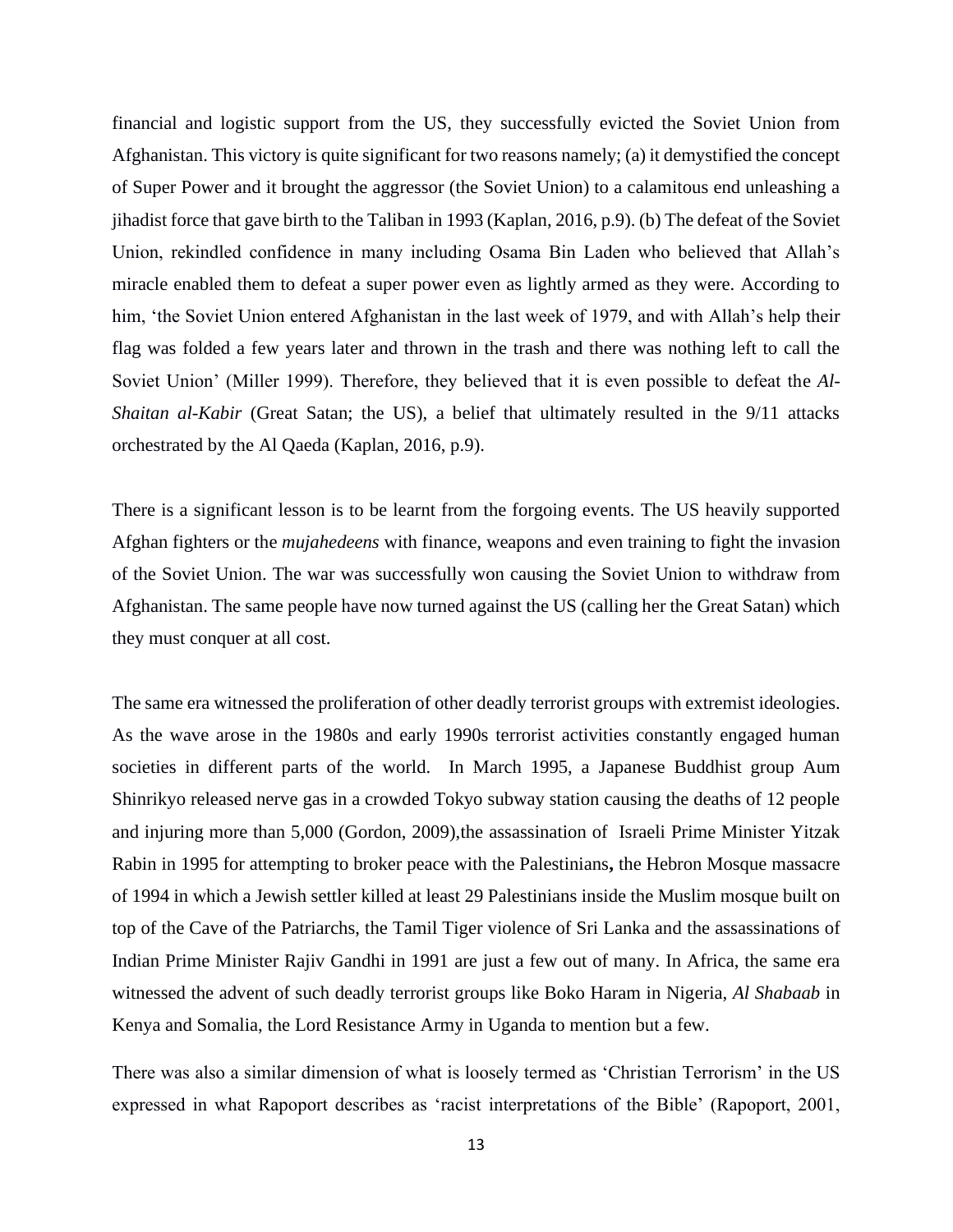p.61), a demonstration of white supremacy manifesting in the form of Christian identity movements, whose adherents propagate the message of religious eschatology and apocalyptic doctrines. Timothy McVeigh, the 1995 Oklahoma City bomber is an example of a white supremacist with anti-government sentiments. Although apart from the Oklahoma City bombing, Christian violence has been minimal throughout the fourth wave. Acts of terrorism inspired by other religions, apart from Islamic fundamentalism, have virtually gone extinct since the attacks of 9/11.

Furthermore, the fourth wave of terrorism has been greatly facilitated by globalization. The global community has since witnessed the evolution of computers, mobile phones and the internet, making it easy for terrorist groups to have wider reach and enhanced capabilities for the coordination of their operations, attract sympathizers and recruit new members by easily spreading their ideologies.

It is imperative to note, that the objective of each wave was virtually the same namely, to challenge political 'legitimacy by calling for a new order of revolution' (Simon, 2011, p. 46). However, as Rapoport notes, the idea of revolution was understood differently in each wave. In the Anti-Colonial Wave, revolution was understood as national self-determination, while in the Anarchist and New Left Waves it was understood as 'a radical reconstruction of authority to eliminate all forms of [in]equality' (Rapoport 2004: 50). Yet, in the Religious Wave, recourse was to religious texts or revelations for the interpretation of revolution (Ibid: 50).

## **4. Weaknesses of the Wave Theory**

David Rapoport's epistemic model has been widely accepted as the most influential conceptual framework on the analysis of terrorism. In the same vein, the theory has been replete with confusions and inconsistencies. First, Rapoport acknowledged the existence of other violent groups like the Ku Klux Klan between 1865 and 1875 (prior to the starting point of the anarchist wave), yet, he did not find a suitable place for them in his theory. He argues that examples of such other terrorist groups were just 'statistical outliers' that had little impact on the development of terrorism (Clutterbuck, 2004, p.154).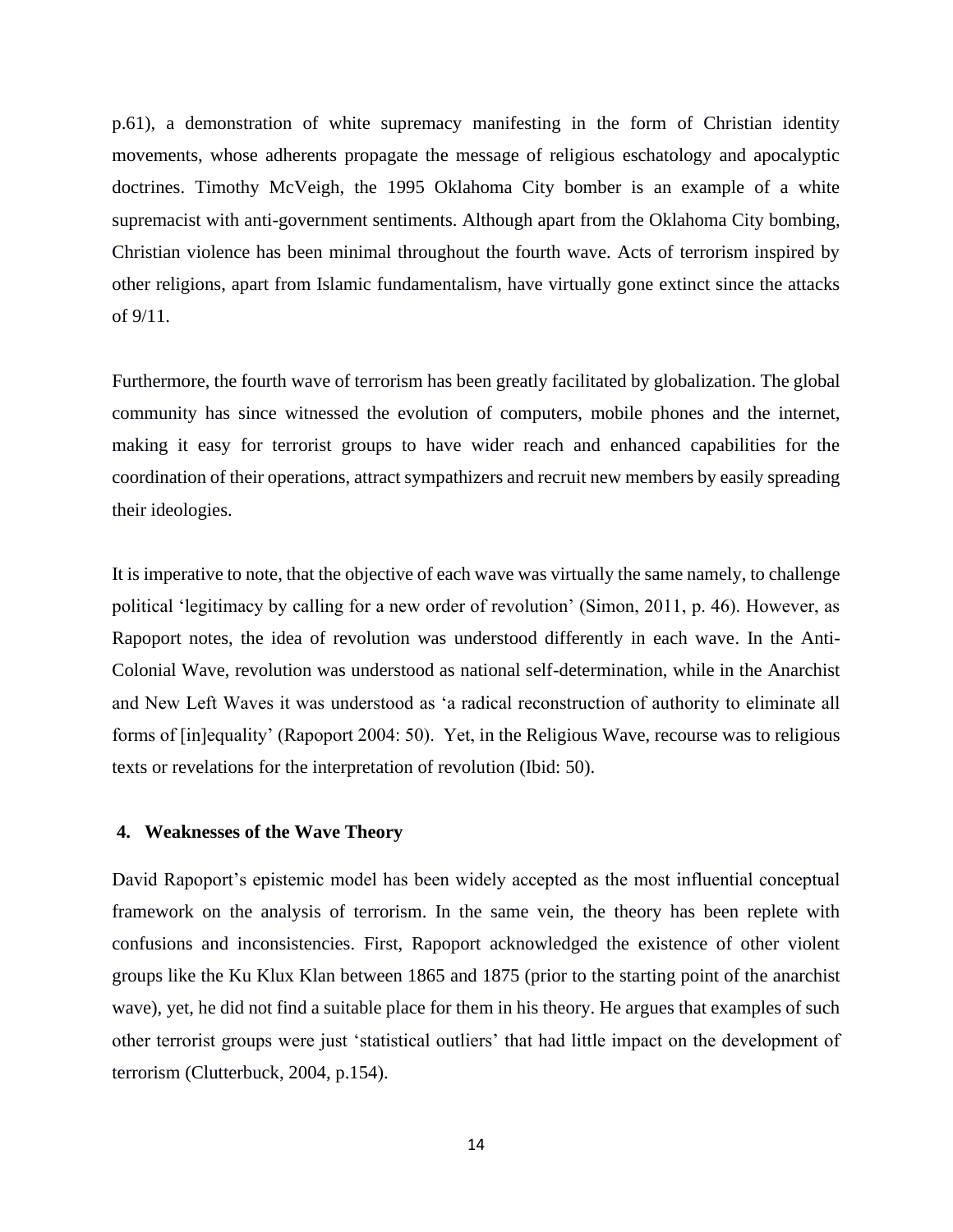Again, a deeper exploration of this theory would disclose much of its intellectual weaknesses. Rapoport argues that each wave has an international character 'driven by a predominant energy that shapes the participating groups' characteristics and mutual relationship' (Rapoport, 2004, 47). He further argues that a wave by definition is a historical event sparked or shaped by international events such as wars or peace agreement. The problem with this view however, lies in the fact that the emergence, activities and lifespan of terrorist groups however powerful their global influences might be, are in the first place determined by local factors namely, socio-political conflicts inherent in particular societies as was the case in the anarchist era, and not by global impulses (Proshyn, 2015, p.92). If Rapoport's contention therefore, is that global events inspire or trigger the advent of a wave, he has not explained how exactly global events override local socio-political issues to become the main forces behind the creation of new terrorist groups.

Rapoport also argues that 'when a wave's energy cannot inspire new organizations, the wave disappears' (Rapoport, 2001, p.48). As sound as this argument might seem, there is just some insignificant amount of evidence to validate this contention as each type of terrorism has deeper historical roots than his theory seems to suggest (Parker and Sitter, 2016, 198).

Finally, the appearance or disappearance of terrorist groups cannot be rationally tied to specific events. Indeed, it may even disappear through the lifespan of a wave, most evidently, 'the local socio-political conditions… [which are] nevertheless supposed to be viewed as inspired by external global influences' (Proshyn, 2011, p.95). Yet, other groups outlive their wave and spill over into another wave justifiably described as changing their nature under the influence of new waves. The details of how and why the transformation occurs are not adequately explained more so, that it is assumed to be transformed by external events as opposed to local socio-political strains which are supposed to precipitate the emergence of a wave.

#### **5. Resurgence of the Fourth Wave**

As noted earlier, terrorism in the fourth wave has been greatly facilitated by developments in information and communication technology such as the introduction of mobile phones, computers and the internet. These developments have enhanced the operational capabilities of terrorist organizations and made their activities far-reaching in terms of coverage and efficacy. It has also made it easy for terrorists to finance and coordinate their operations as well as attract sympathy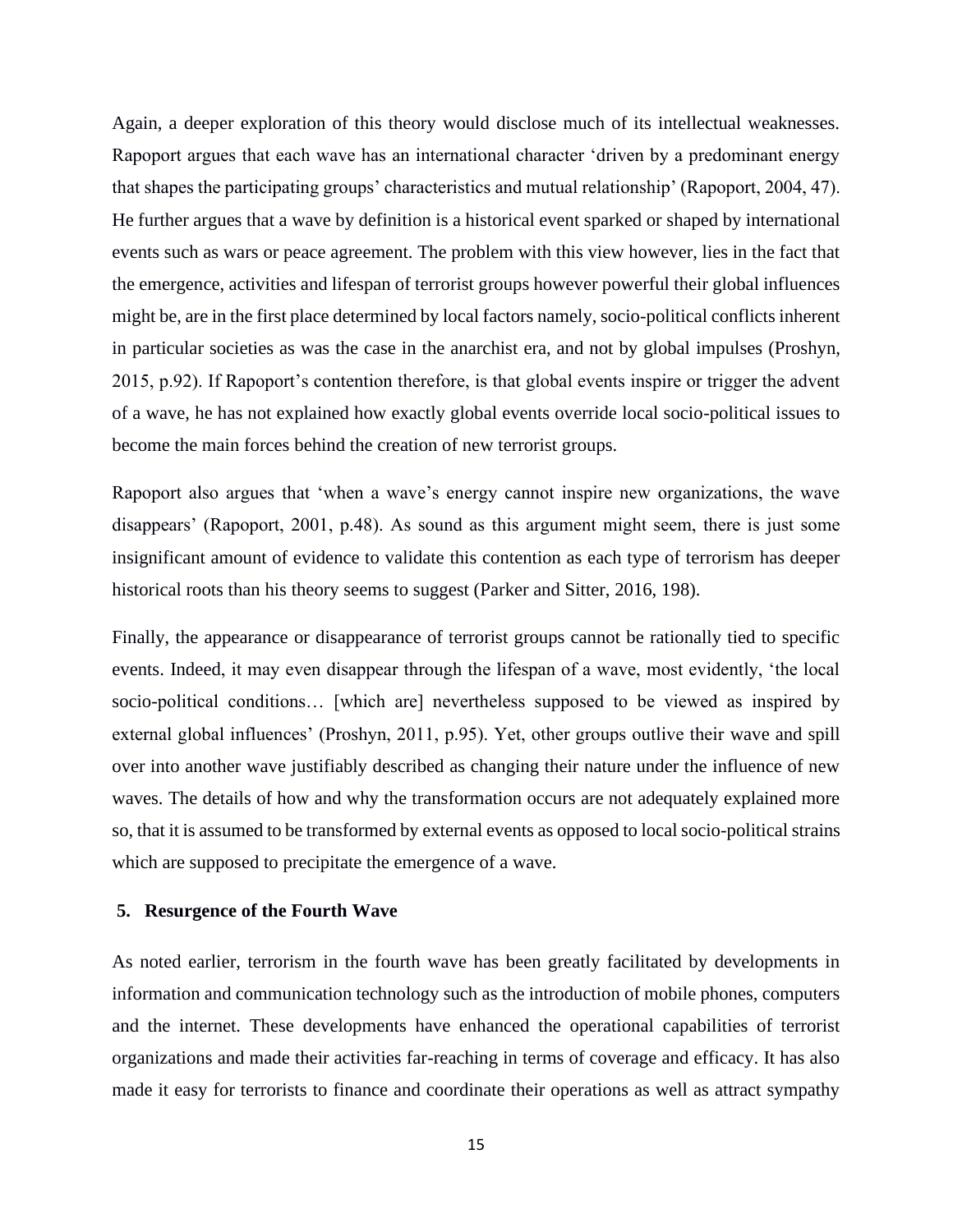and membership (Pillar, 2001, p.47). They create websites and social media pages to sell their ideologies and weep sentiments to attract financial support from far and near audiences. They upload videos and make podcasts where their leaders remind the foot soldiers of their responsibilities and rewards in the religious combat. They are also able to 'manipulate the Internet for more clandestine measures including encrypted messaging, hacking, sending death threats, and embedding codes in their messages to conceal their communications and evade detection' (Cronin, 2002, p.47). The use of ingenious sophistry and emotional appeal with compelling storylines has been the strategy of religious terrorist leaders. Bin Laden used this manipulative and emotive strategy effectively in organizing and executing suicide attacks. The message was always that of extreme paranoia- playing the victim card with messages that elicited strong emotional reaction from Muslims that Islam was under constant attack from the West especially the US and that they are duty-bound to defend Islam from the infidels (Cronin, 2002, p.37).

Furthermore, increased global interconnectedness and the ease of movement of people, goods and money from one part of the world to another has equally enhanced the activities of terrorists as they move freely to execute attacks or evade law enforcement authorities. This makes the apprehension and prosecution of terrorists difficult and complicated (Cronin, 2002, p.49).

The liberalization of trade and elimination of barriers in international financial systems has also made it easy for terrorist organizations in the fourth wave to access funds and support their operations. This is unlike the earlier waves in which terrorist activities were financed by 'states, individual donors, diaspora communities and through criminal activist such as bank robberies and kidnaps for ransoms' (Walls, 2017, p.46). Post 9/11 terrorist organizations have funded their operations through proceeds of sophisticated crimes such as trafficking in persons, drugs and weapon smuggling and donations from recognized Islamic charities and other organizations that support Islamic terrorism (Cronin, 2002, p.49). They also use informal methods of payments such as trade in gold and other tangible assets which transactions are difficult to trace. More recently, the advent of crypto currencies has also raised concern on the possibility of terrorist organizations having to use them to transfer funds since such financial flows are not regulated by many governments in the world today.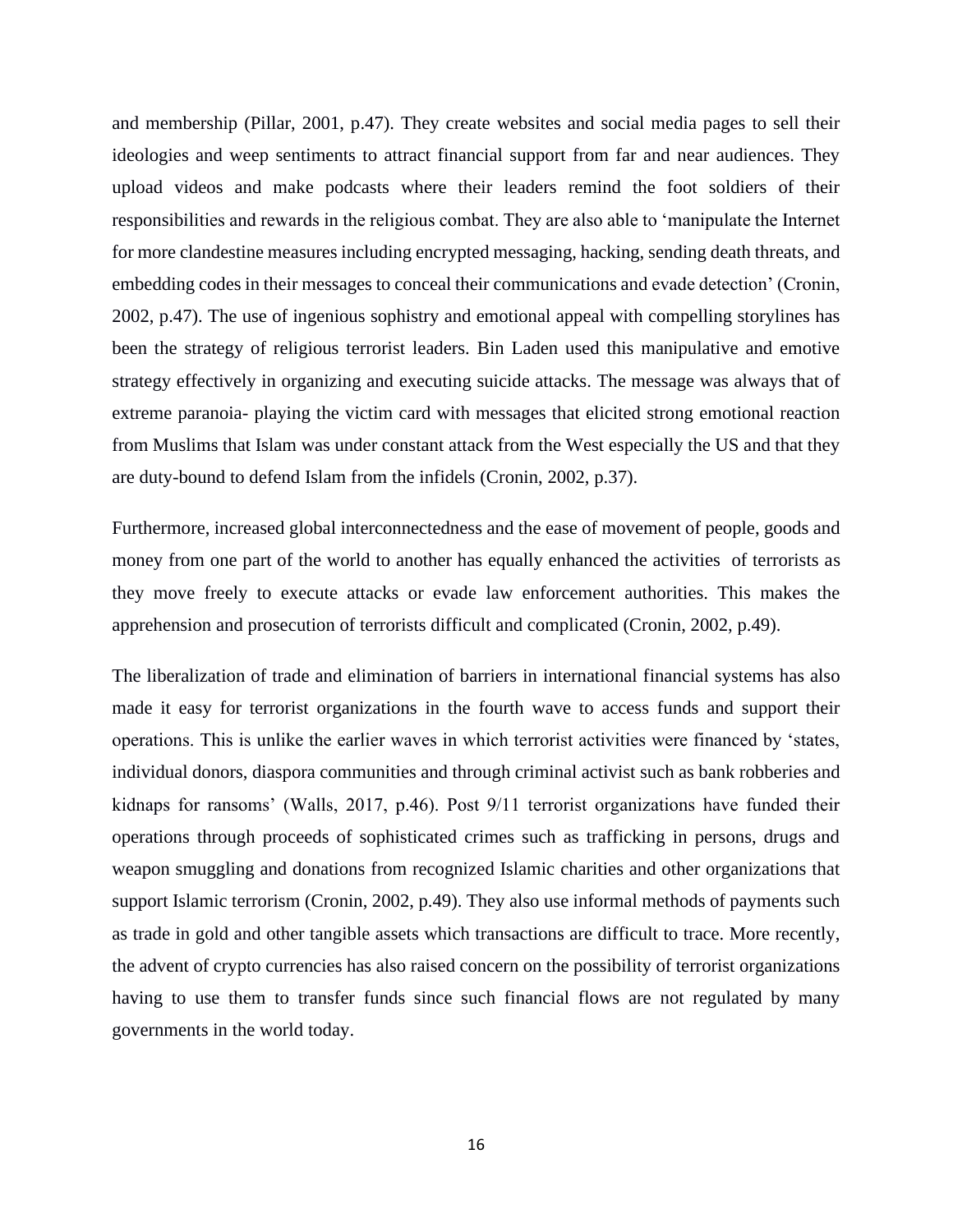Therefore, the use of religious sentiment and emotive rhetoric by terrorist leaders along with developments in science and technology has enhanced the durability of the fourth wave which has become increasingly difficult to contain. According to Rapoport (2001, p.66), the frightening aspect of a wave lies in the fact that issues may spring up unexpectedly that would provide inspiration for terrorism, and it may be difficult to predict what they may be. Thus, in the light of the foregoing, Rapoport laments on how difficult it would be to make an accurate prediction as to whether or not the fourth wave would extend beyond 2025. This skepticism was cleared later in 2013 when Rapoport restated his conviction thus:'[i]n 2004, we said that the Fourth Wave would be over by 2025, and we have no reason yet to change our mind' (Rapoport 2013, p.300).

The reason for Rapoport's confidence is not far from the fact that as at 2013when he wrote, the main international terrorist organization namely, the al Qaeda had suffered terribly due to leadership losses following the invasions of Iraq and Afghanistan and the death of its leader Osama Bin Laden. Thus, if Rapoport's conviction is supposedly predicated on the weaknesses of the al Qaeda, he lost sight of the fact that post-9/11 witnessed the proliferation of other jihadist movements like the ISIS, the *Daesh, Hamas* etc., that have been waxing stronger than even the al Qaeda and wreaking unimaginable havoc particularly after the death of Bin Laden in 2011. Even the Boko Haram and the *Al Shabaab* terror groups in Africa reached their peak and recorded far more attacks in the post- Bin Laden era than ever before. This suggests that with the strength of this wave, the dateline of 2025 may not be feasible. But as some scholars have speculated, there may be indications that the fifth wave may be on the way and as theoretical predictions have already begun in the academic literature.

## **6. Proliferation of Fifth Wave Theories**

According to Rapoport a new wave emerges when a wave's energy can no longer influence the formation of new groups, that is when it will start to disappear. Although a small number of powerful groups can influence a wave's life cycle, the endurance of al Qaeda and other violent jihadist groups in the religious wave has ignited debates over whether the wave will last longer than its predecessors. In this paper the question is answered in the affirmative. However, it is quite difficult to state precisely when a particular wave would end and another would begin. Sometimes it takes so many years for ideologies to crystalize and for group patterns to emerge (Walls, 2017,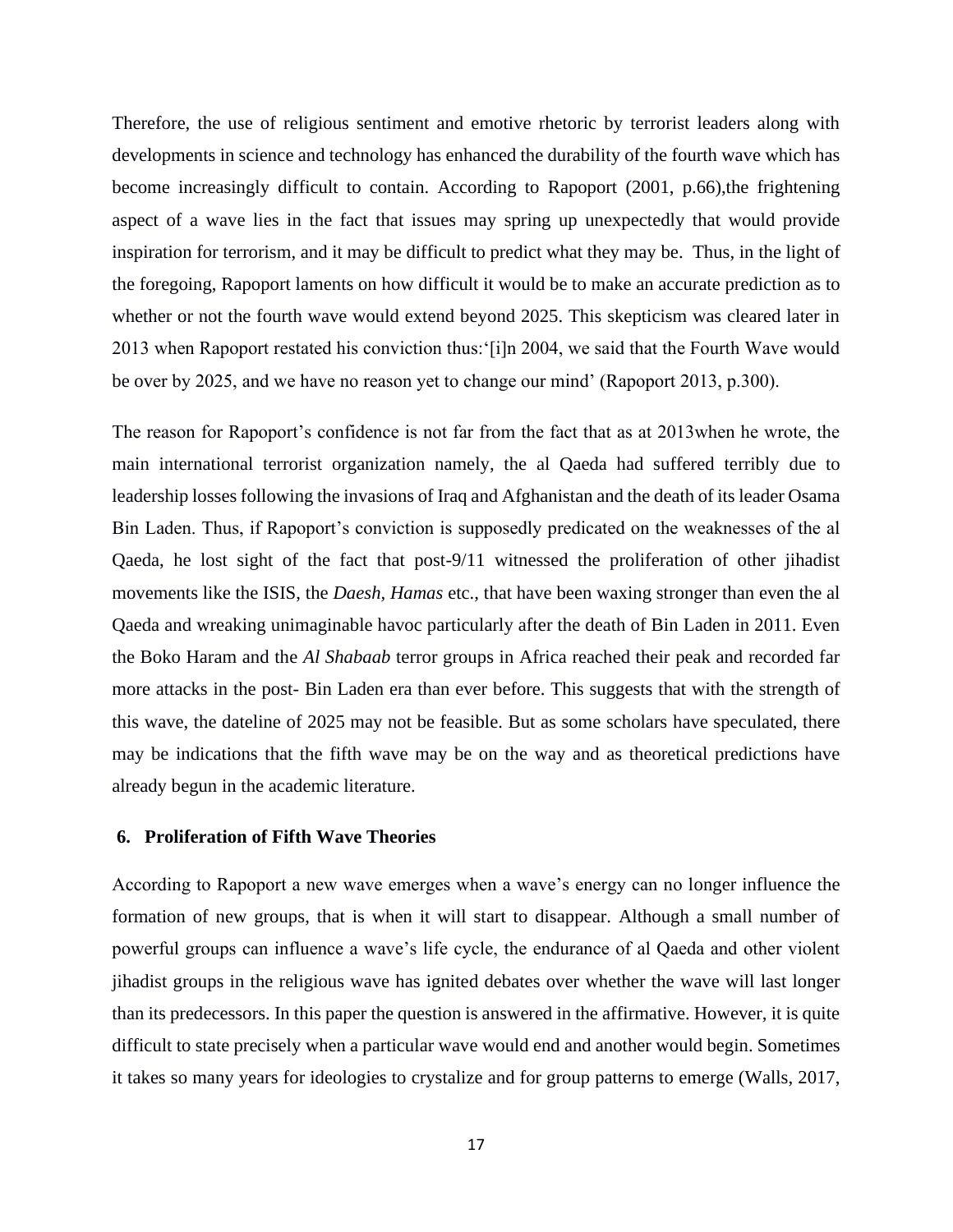p.52). From the foregoing, it is possible that the recent developments seem to suggest that the emergence of a Fifth Wave of terrorism is imminent. Yet, the nature and characteristics of the fifth wave exist largely in the realm of imagination and thus beyond our capacity to discern (Weinberg and Eubank 2010, p.601). Since Rapoport's projection that the fourth wave would end sometime between 2020 and 2025, a lot of debates have sprung up as to how the fifth wave would look like particularly "considering the scope, lethality, and longevity of the extremist organizations in the fourth wave with others suggesting that the religious wave will continue indefinitely. In the meantime, some theories have emerged to explain the anticipated fifth wave of modern terrorism. These theories include Jeffrey Kaplan's New Tribalism, Anthony Celso's Jihadist terror groups and Jeffrey Simon's Technological wave. While these theories have made significant contributions to the existing literature on terrorism, they appear to overlap with the Four Waves theory as most of the terrorist groups and patterns identified by the Fifth wave theories have already been situated within the Rapoport's theoretical framework. Consequently, the scope of this paper would not include theexamination the Fifth Wave theories.

## **7. Conclusion**

This generation is no doubt the most dangerous era of terrorismparticularly due to the powerful impact of information and communication technology. But that is not to say that terrorism is a new phenomenon as it has been a security challenge from time immemorial. Thus, Professor Rapoport attempted to explain terrorism with hisFour Waves theory. The theory translated more than a century of political violence into a coherent wave model to explain the catalysts, groups, goals, and tactics of modern terrorist organizations. Yet, in spite of how much this theory has been celebrated, most of its findings have been proven to be logically and factually incongruous. Consequently, dissident voices like Parker and Sitter prefer to describe the emergence of terrorism in terms of strains rather than waves.

An important area of concern in the wave model is that each wave has a projected dateline.While the previous waves have ended within their projected lifespan, the current wave of religious terrorism has proven to be so incredibly powerful that if we are to go by Rapoport'sprojection, the fourth wave ought to have started diminishing. This does not seem to bethe case in reality particularly due tothe powerful impact of the internet and technology on terrorist operations.ButRapoport cautions however,that the fifth wave of terrorism may not come as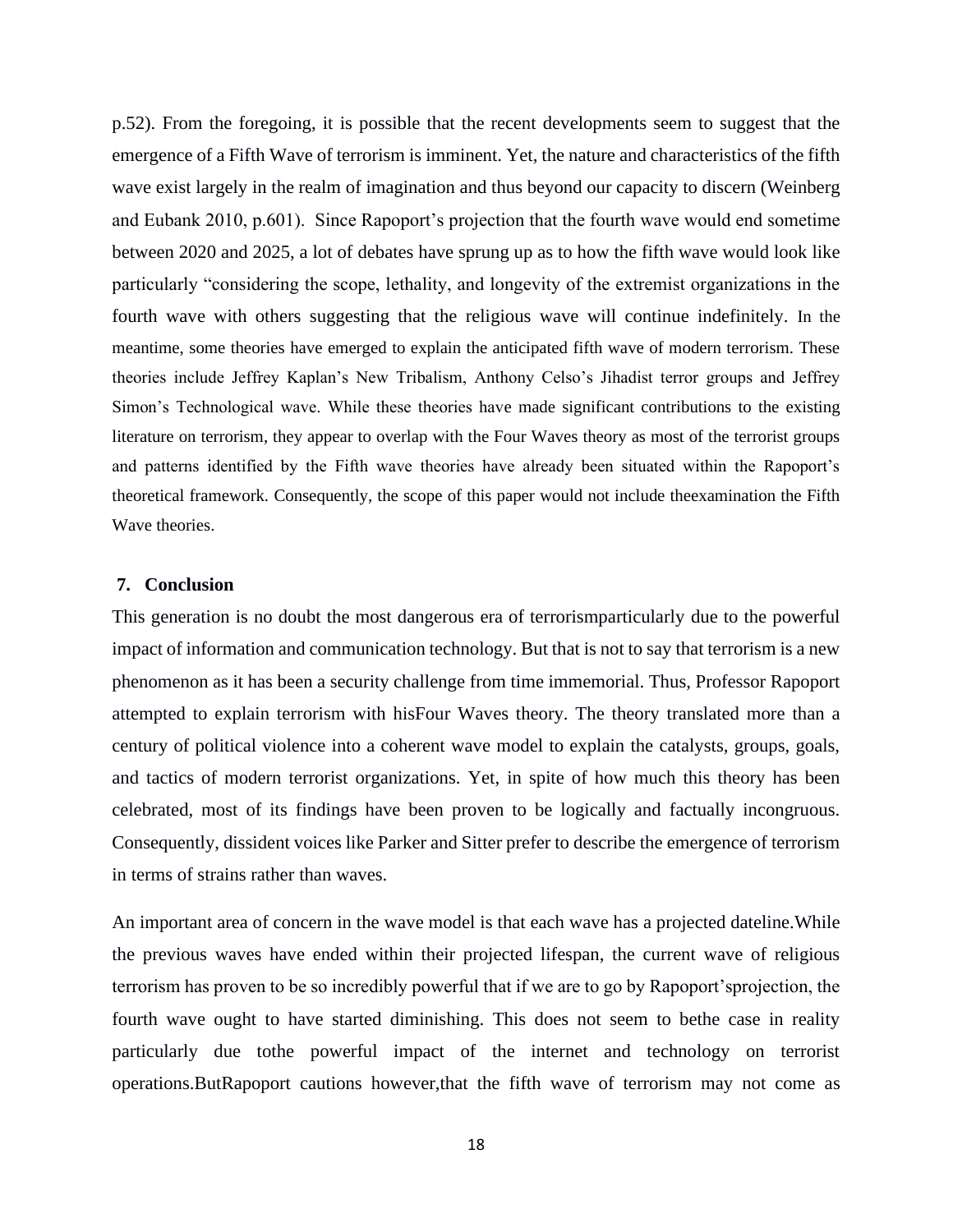expected. He said that the wave would emerge abruptly and supposedly in reaction to an unforeseen political event which would make it difficult for one to predict accurately the nature of a new wave that would emerge.

Thus, even though some scholars have begun to theorize about the Fifth Wave, such theories remain largely in the realm of imagination. The New Tribalism by Jeffrey Kaplan, the jihadist terror group by Anthony Celsoand the Technological Wave by Jeffrey Simon are the commonest attemptto predict the nature and characteristics of the Fifth Wave.Yet as noted earlier, the religious wave of terrorism has certainly been the most lethal and insidious of all the four waves presented in Rapoport's model. Islamic groupsconstitute the primary actors and have constantly waged war againstthe West in the last two decades. Their commitment in the fight to establish their global relevance is characteristically unshakable asviolent religious groups like al Qaeda and ISIS are not likely to disappear soon.Consequently, it is the submission of this paper that the 2025 dateline projected by Rapoport is too early for the Fourth Wave to disappear.

## **8. References**

- 1. Adedire et al, (2016) 'Combating Terrorism and Insurgency in Nigeria: An International Collaboration Against Boko Haram' *Fountain University Journal of Management and Social Sciences* 5(1) 67-74
- 2. Brigham, R. and Atwood P., 'Vietnam War.' Microsoft® Encarta® 2009 [DVD]
- 3. Brumberg, D., 'Islamic Revolution of Iran' (2008) Microsoft® Encarta® [DVD]. Redmond, WA: Microsoft Corporation, 2008.
- 4. Clutterbuck, L.(2004), 'The Progenitors of Terrorism: Russian Revolutionaries or Extreme Irish Republicans' *Journal of Terrorism and Political Violence*16 (1) 154-81
- 5. Cronin, A. (2002), 'Behind the Curve: Globalization and International Terrorism *International Security* 27 (3)32
- 6. Celso, A.(2015), "The Islamic State and Boko Haram: *Fifth Wave* Jihadist Terror Groups,"in*Orbis*59 (2): 250, Available at: [https://doi.org/10.1016/j.orbis.2015.02.010.](https://doi.org/10.1016/j.orbis.2015.02.010) Accessed 25 March, 2021
- 7. Faluyi, O.T. Khan S. and Akinola A.O. (2019), *Boko Haram's Terrorism and the Nigerian State: Federalism, Politics and Policies.* Switzerland: Springer 13
- 8. Gordon, J. (2009), 'AumShinrikyo' Microsoft® Encarta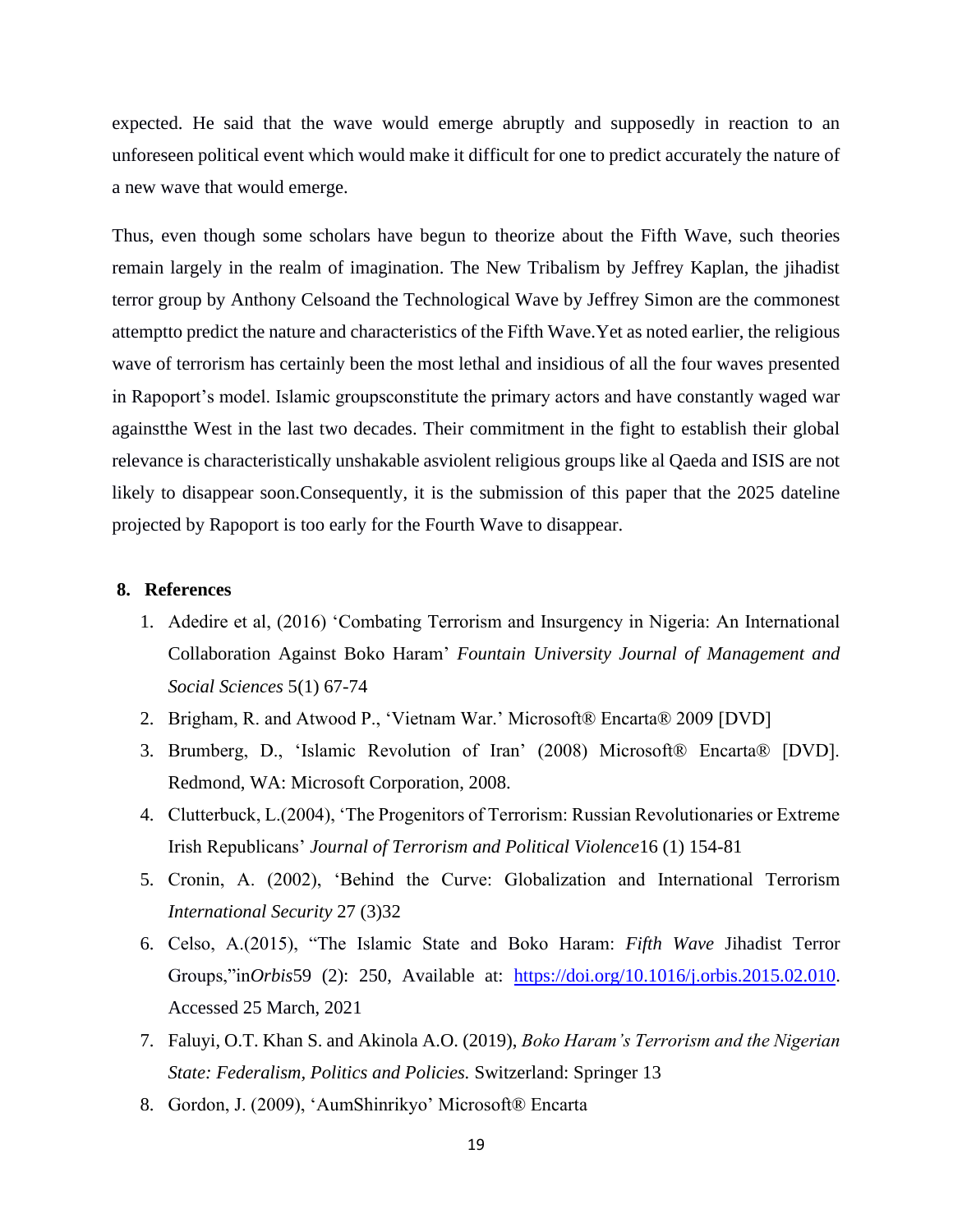- 9. Gupta, D., 'Waves of international terrorism: An Explanation of the Process bywhich Ideas Flood the World' In Jean E. Rosenfeld (ed.) *Terrorism, Identity and Legitimacy: The Four Waves Theory and Political Violence.* New York: Routledge 201135
- 10. Hearne, D. (1992), "The Irish Citizen 1914-1916: Nationalism, Feminism, and Militarism"*Canadian Journal of Irish Studies*8(1) 1-14
- 11. Hoffman, B.(2006), *Inside Terrorism.* New York: Columbia University Press 40
- 12. Huntington, S. (1991), 'Democracy's Third Wave' *Journal of Democracy* 2 (2)12-34
- 13. Jach-Chrzaszcz, A.(2017), 'Analysis of the Anarchist and Anti-Colonial Wave basing on the Concept of the Four Waves of Terrorism by David Rapoport and Selected Political Events' 89 *World Scientific News* 98
- 14. Jeffrey, D. S. (2011), 'Technological and lone operator Terrorism: Prospects for a Fifth Wave of Global Terrorism' In Jean E. Rosenfeld (ed.) *Terrorism, Identity and Legitimacy: The Four Waves Theory and Political Violence.* New York: Routledge46
- 15. Jensen, R. B. (2001), "The United States, International Policing and the War against Anarchist Terrorism, 1900-1914," in *Terrorism and Political Violence* 13, no. 1 London: Frank Cass 15
- 16. Kaplan, J. (2011), 'David Rapoport and the Study of Religiously Motivated Terrorism' In J. E. Rosenfeld (ed.) *Terrorism, Identity and Legitimacy: The Four Waves Theory and Political Violence.* New York: Routledge66
- *17.* Kaplan, J.(2016), "Waves of Political Terrorism"*Oxford Research Encyclopedia of Politics.* DOI:10.1093/acrefore/9780190228637.013.24
- 18. Kaplan, J. (2010), *Terrorist Groups and the New Tribalsim: Terrorism's Fifth Wave.* New York: Taylor and Francis
- 19. Kaplan, J. (2008), "Terrorism's Fifth Wave: A Theory, a Conundrum and a Dilemma" *Perspectives on Terrorism* II(2) 12-24
- 20. Martinez, E. (2016), "Globalization and the 'Fourth Wave': Contemporary Terrorism" in a Comparative –Historical Perspective" *Honours in the Major* 42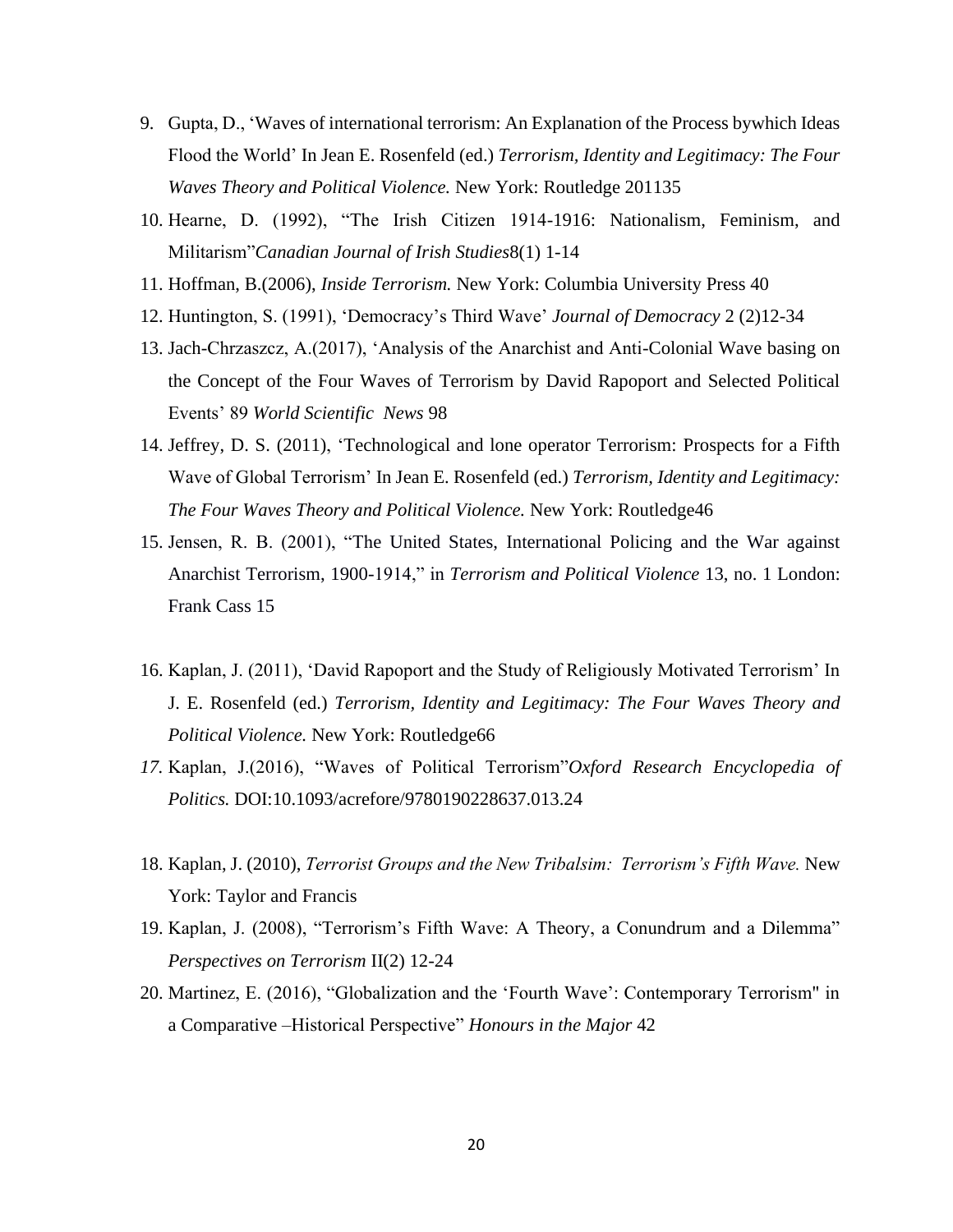- 21. Migaux, P.( 2007), 'The Roots of Islamic Radicalism' in GerraldChaliand and Arnaud Blin (eds),*The History of Terrorism From Antiquity to Al Qaeda.*London: University of California Press 265
- 22. Miller J.(1999), "Greetings, America. My name is Osama Bin Laden" Available at: <https://www.pbs.org/wgbh/pages/frontline/shows/binladen/who/miller.html> (Accessed on 12 November 2020)
- 23. Nechayev S.(1869), "The Revolutionary Catechism" Available at: <https://www.marxist.org/subject/nechayev/catechism.htm> (Accessed on November 11, 2019)
- 24. Parker, T. and Sitter, N. (2016), 'The Four Horsemen of Terrorism: It's Not Waves, Its Strains'*Terrorism and Political Violence* 28(2) 197-216
- 25. Proshyn, D. (2015), 'Breaking the Waves: How the Phenomenon of European Jihadism Militates against the Wave Theory of Terrorism'*Interdisciplinary Political and Cultural Journal* 17(1)98
- 26. Pillar, P. R. (2001), *Terrorism and U.S. Foreign Policy.* Washington, D.C.: Brookings 47
- 27. Rapoport, D. (2004), 'The Four Waves of Modern Terrorism' In AudreyKurth Cronin and James M. L. (eds) *Attacking Terrorism: Elements of a Grand Strategy*Washington DC: Georgetown University Press 46.
- 28. Rapoport, D. (2002), 'The Four Waves of Rebel Terror and September 11" *Anthropoetics Spring/Summer*VIII (1) 33
- 29. Rapoport, D. (2001), 'The Fourth Wave: September 11 and the History of Terrorism' *Current History* 100 (650)419-24
- 30. Rapoport, D. (2013), "The Four Waves of Modern Terror: International Dimensions and Consequences, "inHanhimaki J.M. and Bernhard Blumenau (ed), *An International History of Terrorism: Western and Non-Western Experiences.* New York: Routledge, 300.
- 31. Rasler, K. and Thompson, R. (2011), "Looking for Waves of Terrorism" In In Jean E. Rosenfeld (ed), *Terrorism, Identity and Legitimacy: The Four Waves Theory and Political Violence* New York: Routledge26
- 32. Rosenfeld, J.E. (2011),"Introduction: The Meaning of Political Violence," Rosenfeld J.E. (ed) *Terrorism, Identity and Legitimacy: The Four Waves theory and Political Violence,* (New York: Routledge)